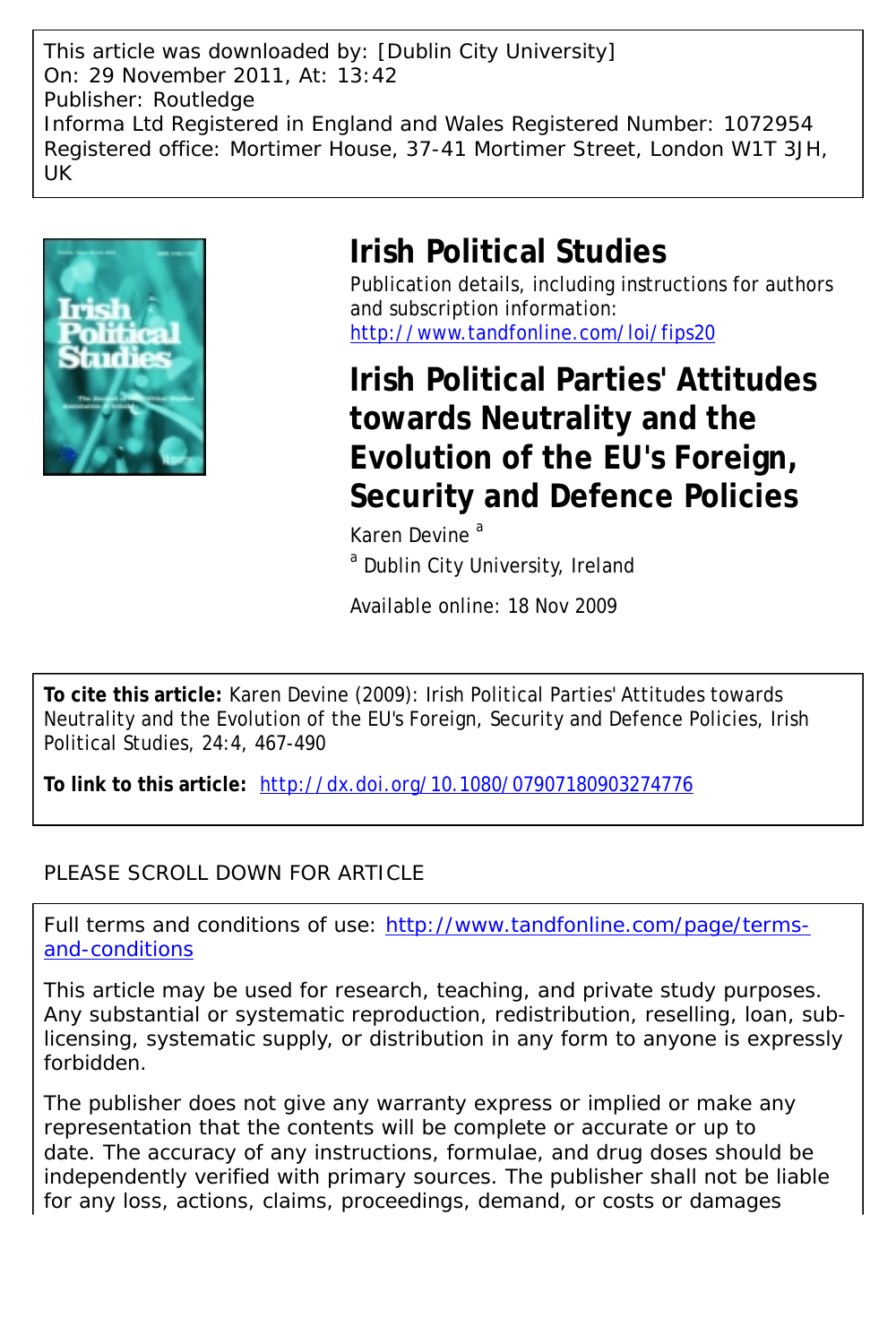whatsoever or howsoever caused arising directly or indirectly in connection with or arising out of the use of this material.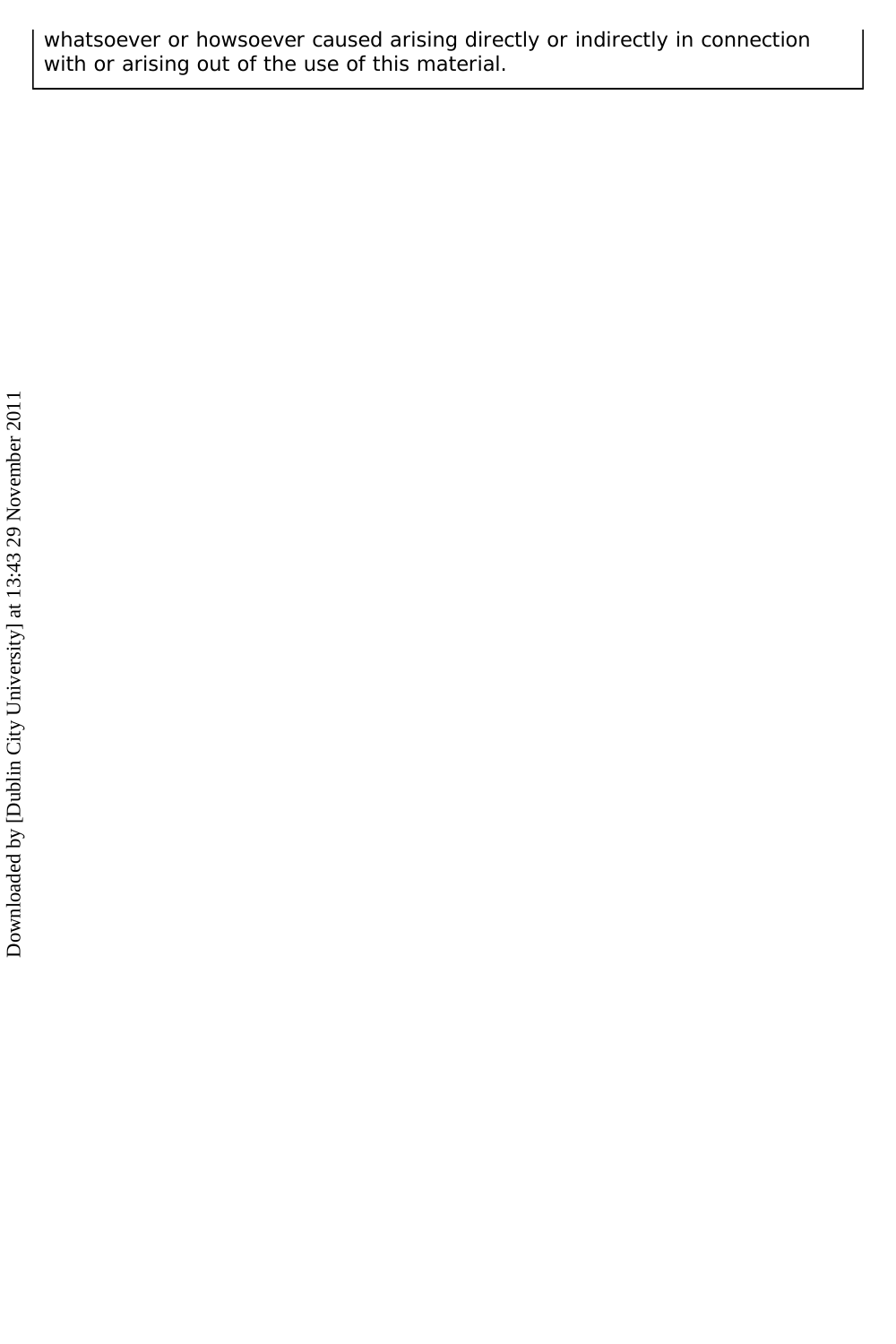# Irish Political Parties' Attitudes towards Neutrality and the Evolution of the EU's Foreign, Security and Defence Policies

KAREN DEVINE

Dublin City University, Ireland

ABSTRACT *This article traces the evolution of attitudes and policies of Irish political parties towards Irish neutrality and the European Union Common Foreign and Security Policy (CFSP) and the European Security and Defence Policy (ESDP) across four decades. The article provides conceptual snapshots of the position of parties' policies along two policy dimensions. The first dimension captures policies of limited 'military' neutrality and 'positive'/ 'active' neutrality. The second dimension captures minimalist EU foreign and security policy, defined as 'civilian' or 'soft' security policy, to a maximalist EU CFSP/ESDP 'hard security' policy amounting to a 'militarized' EU. The positioning starts with the campaign for Irish membership of the European Economic Community (EEC), focusing on the accession negotiations and the 1972 referendum campaign and finishes with an analysis of parties' positions on the Security and Defence Policy aspects of the Lisbon Treaty in 2008. Evidence shows the positions of the larger parties of Fianna Fáil, Fine Gael and the Labour Party shifted away from fundamental neutrality to embrace treaty-based progress towards a maximalist EU ESDP. Over the same time period, the smaller parties of Sinn Féin and the Green Party were more consistent in their adherence to positive neutrality and in their opposition to the development of a maximalist EU ESDP. The forces of Europeanization have been evident in influencing evolving party discourses in Ireland. Much of this influence has been occasioned by the impact of participation in government on parties and the sporadic requirement to engage with referendum campaigns. The process of Europeanization has thus been subtle and muted and has interacted in intricate ways with domestic party agendas and objectives.*

## **Introduction**

Foreign, security and defence policy are matters of 'high politics', traditionally perceived as separate from 'domestic' political concerns (such as healthcare, education, employment and taxation) that are broadly accessible to the public through direct experience and ready information. Yet, although neutrality is seldom an electoral issue in Ireland, the topic does influence voter behaviour in referendums on European integration treaties in particular. Smaller parties, especially, may perceive indirect electoral benefits through the adoption of specific foreign, security and

*Correspondence Address:* Karen Devine, School of Law and Government, Dublin City University, Dublin 9, Ireland. Email: karen.devine@dcu.ie

ISSN 0790-7184 Print/1743-9078 Online/09/040467-24 © 2009 Political Studies Association of Ireland DOI: 10.1080/07907180903274776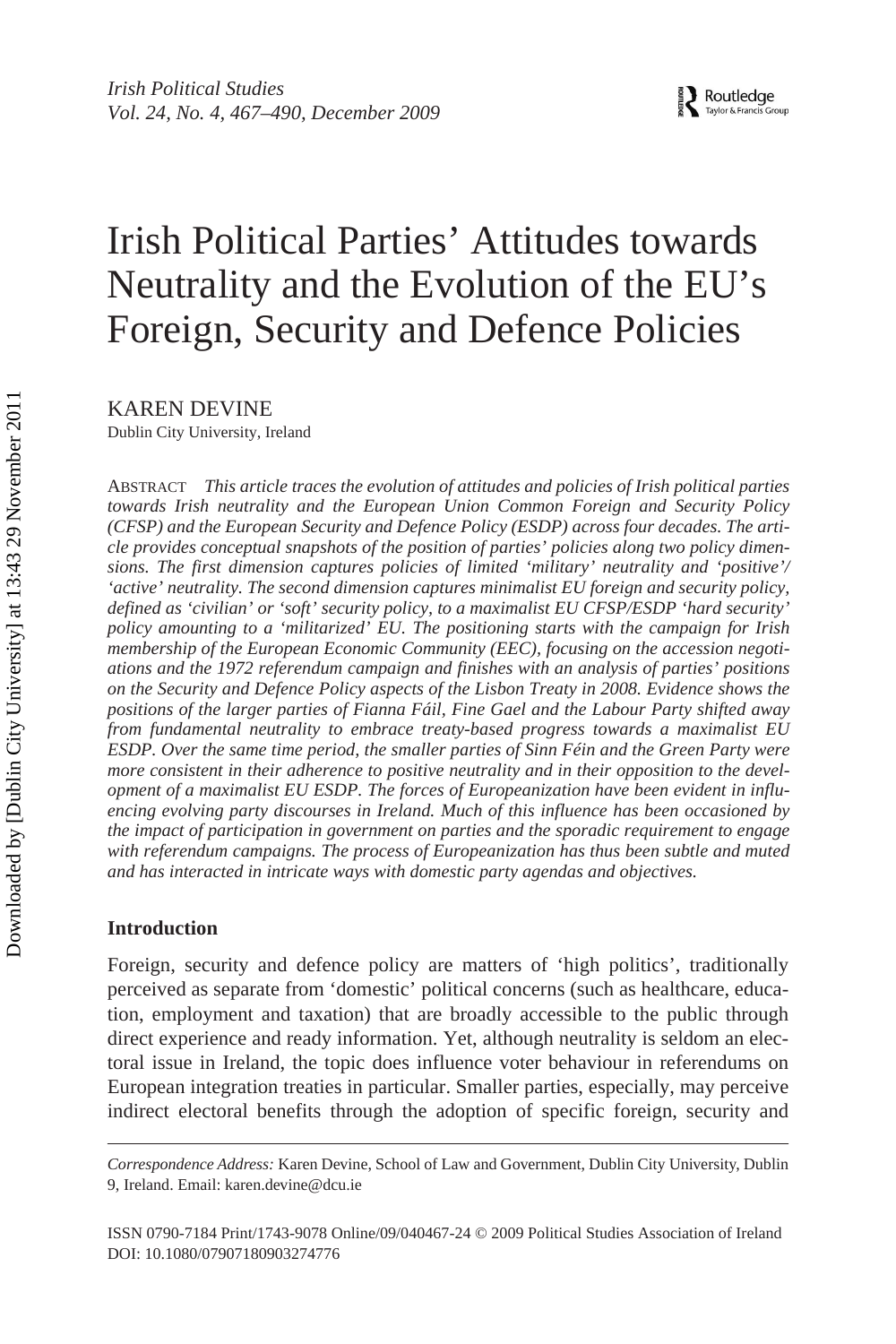defence policy positions during referendum campaigns. Indeed, theoretically speaking, there is a growing opportunity for wider party competition in Ireland in the realm of foreign, security and defence policy because the EU has not yet managed to secure ultimate competence in the area. This is an opportune time to examine party positions on neutrality and the EU's Common Foreign and Security Policy/ European Security and Defence Policy (CFSP/ESDP). The Lisbon Treaty sets out a legal base for comprehensive EU competence in foreign, security and defence policy, making neutrality and ESDP very significant, live issues in Ireland and across Europe.

In formulating their positions on neutrality and a common foreign, security and defence policy, Irish parties must confront multiple dynamics of the EU's CFSP/ ESDP. First, there are the diverse policy agendas in this field held by governments of fellow member-states, each with distinct historical traditions in matters of war and peace and cultural–domestic concepts of civil–military tenets, and each enjoying varying levels of 'permissive consensus' from public opinion. Each state also has its own important partnerships and relations with other non-EU states and international security and military organizations; in particular, states' positions in relation to the United States of America and the North Atlantic Treaty Organization (NATO) appear to be key dynamics of EU security and defence policy. Political parties confront a second, more serious institutional challenge through the intergovernmental organization of decision-making on CFSP/ESDP. The ESDP agenda is set by the European Council and decisions are taken by member-states through the Council of Ministers, rather than using the 'community method' that involves the European Parliament, the European Court of Justice and the European Commission. The two Council bodies 'meet behind closed doors and release the absolute minimum amount of information'(de Rossa, *Dáil Debates* 424: 1851, 3 November 1992). As a result, political parties suffer an acute information deficit in this area of policy and cannot influence policy unless they are in government. A third challenge comes from the changing nature of the EU itself, as it moves from its original 'soft' civilian ethos to the post-Nice extensions into 'hard' military power, along with parallel attempts to achieve a new political, constitutional union (Deighton, 2002: 726). The final dynamic for consideration is the security environment, i.e. the perceived threats to European security and defence and the designation of the appropriate role for the EU in response to such threats. Irish political parties must respond to all these factors in order to form coherent policy positions on neutrality and the EU's CFSP/ESDP.

## **Europeanization Factors Influencing Party Positions on Neutrality and ESDP**

Identifying the evolving positions of all Irish parties on neutrality and the EU's CFSP/ESDP across four decades facilitates consideration of the extent to which a process of 'Europeanization' of Ireland's political parties may be evident. A range of influences, many of them domestic, are notable. They include the party leader's own personal values and preferences, party positioning and identity in terms of -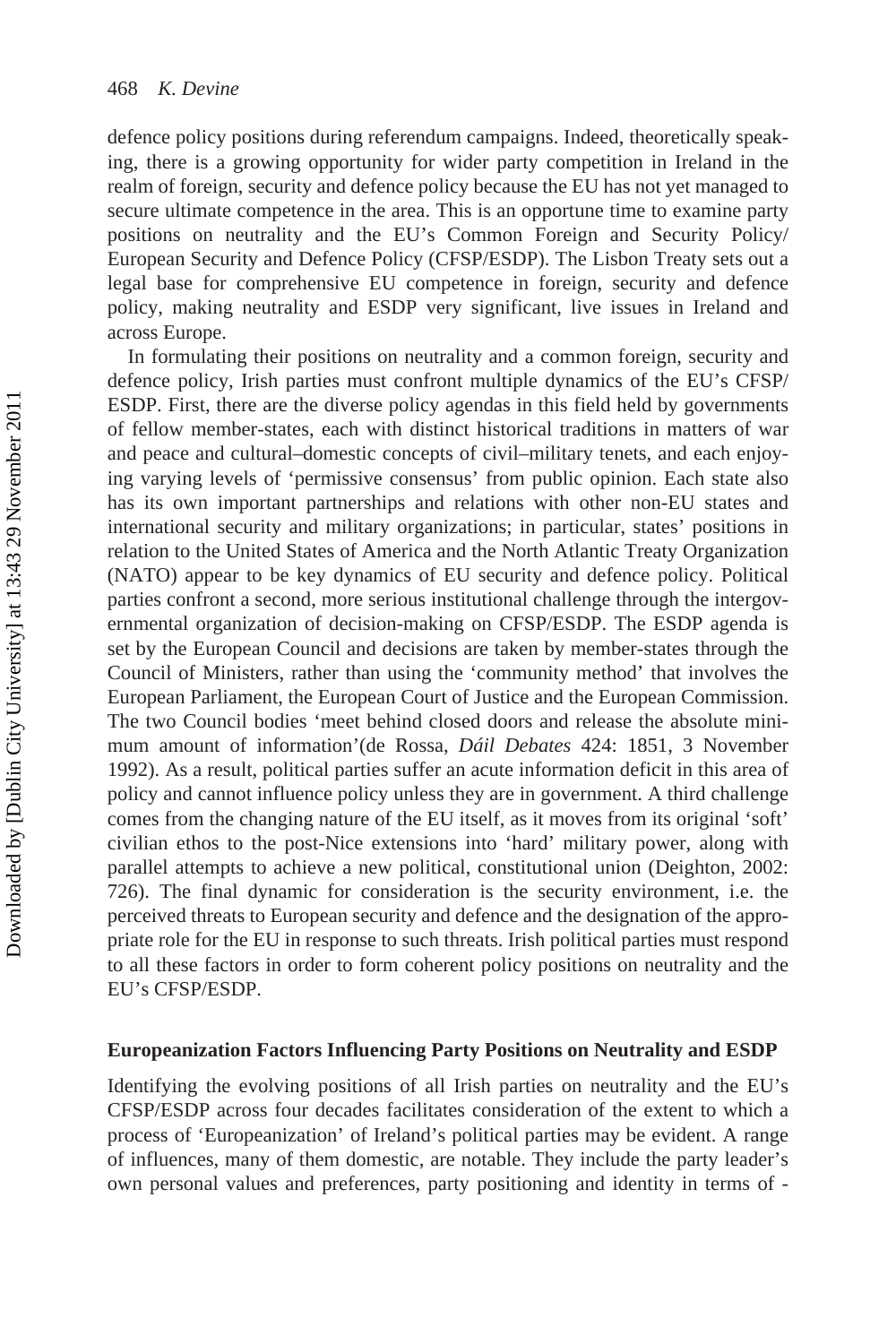electoral competition, a party's position in government or on the opposition benches, party membership and the perceived policy preferences of Irish voters. These domestic influences inevitably interact with forces emanating from Europe to produce changes that are compatible with a process of Europeanization (Ladrech, 2002: 396). All of Ireland's political parties have, over time, modified their positions on neutrality and the ESDP. A conceptual matrix comprising two 'discursive' dimensions is used in this article to map the positions of Irish political parties regarding the EU's CFSP/ESDP and Irish neutrality. These dimensions are: (1) limited ('civilian/peacekeeping') to maximalist ('militarized/unlimited action') CFSP/ESDP, and (2) limited ('military') neutrality to maximalist ('positive/ 'active') neutrality. Positions are identified by focusing on the meaning of Irish neutrality, in terms of values and policy content, and the development of ESDP, incorporating the conceptual permutations and boundaries of this new policy area (instead of using a quantitative 'word score' approach that records the frequency of key words in party manifestoes). A conceptual approach helps to flesh out the subtleties involved in the use of the word 'neutrality' in party political discourse and to more accurately reflect parties' policy positions in their political context. The 'discourse' data used to configure party positions on the conceptual matrix are election manifestoes, policy papers, Ardfheiseanna (party conferences), press releases, referendum campaign material and, in particular, discourses and debates in the Houses of the Oireachtas. This overview thus provides a basis for determining the extent to which parties have experienced programmatic change, which is, according to Ladrech (2002) an important indicator of a process of Europeanization. Determining whether or not political parties have been 'Europeanized' with respect to their changed discourse on neutrality and ESDP is dependent on what influenced that change – EU or domestic factors. In this regard, the context within which change occurred is important.

## **The Context of Party Positions**

## *Divergence of Neutrality Concepts*

Although Irish attitudes to European integration are well understood (see Kennedy & Sinnott, 2007), academics, elites and government have argued that public thinking on neutrality is 'extraordinarily ill-defined', that a crystallized meaning of neutrality among the public does not exist (Gilland, 2001: 151) and that public attitudes to neutrality are 'confused' (FitzGerald, 1996) and non-rational (Everts, 2000: 178–179). However, more recent academic research has indicated that the public have consistently adhered to a clear-cut concept of 'active' or 'positive' neutrality. Furthermore, this adherence is 'rational' (Page & Shapiro, 1992: 36, 281) because the concept embodies the core values and beliefs (i.e. independence and identity) of Irish people in international affairs and foreign policy and in relation to the use of military force (Devine, 2008: 480; Keatinge, 1984: 99; Keatinge, 1996: 112–113; Government of Ireland, 1996: 119).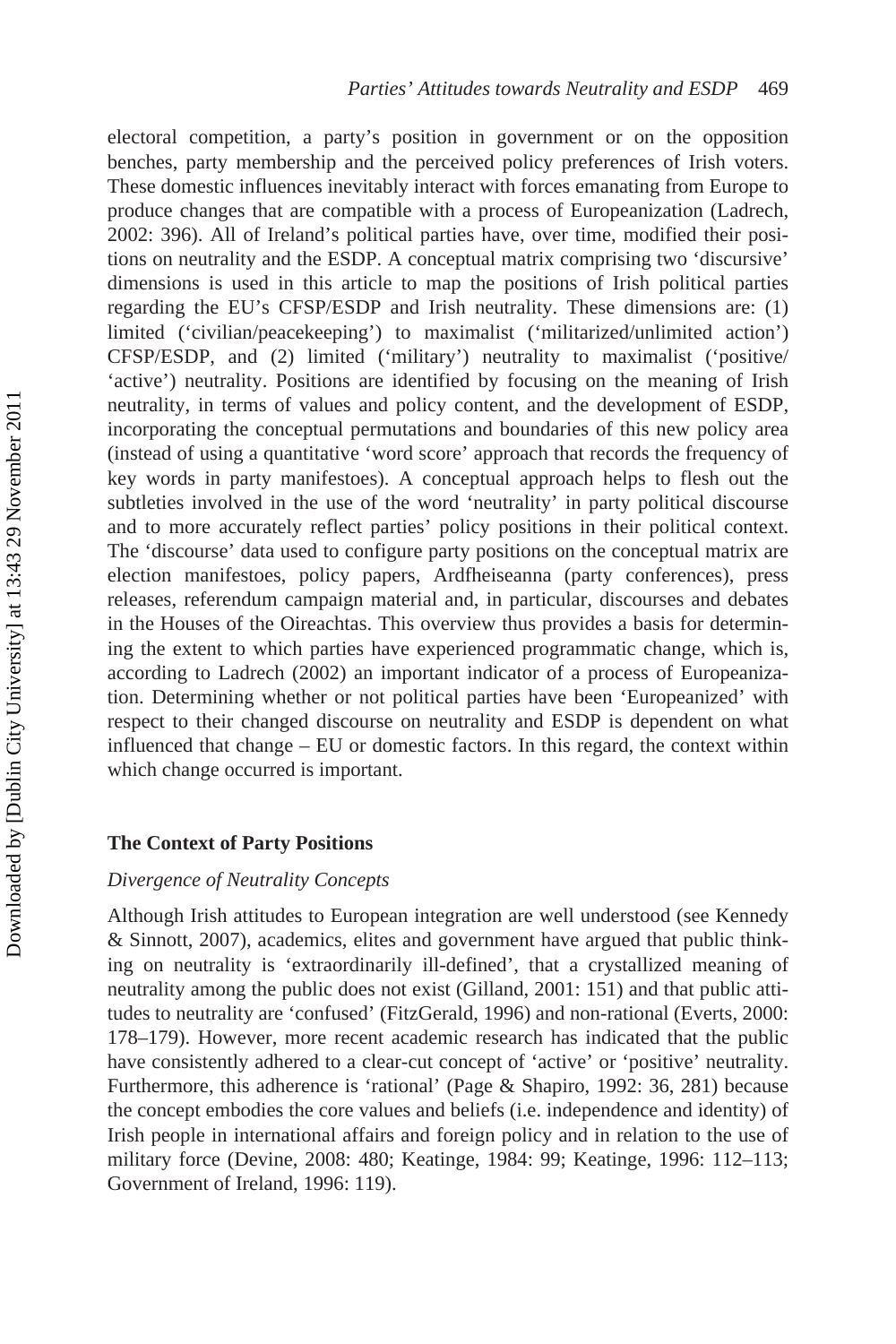The 2001/2002 Irish Social and Political Attitudes Survey (ISPAS) survey showed that the strongest public support for neutrality is for a concept embodying the following foreign policy goals (Devine, 2008: 471):

- non-involvement in war
- independence
- impartiality
- peace-promotion
- self-defence only
- non-aggression
- not supporting big powers
- making our own decisions
- UN peace-keeping only

An analysis of survey responses gathered in April 1985, May and June 1992, together with the 2001/2002 responses, indicates that this meaning of Irish neutrality is reasonably stable over time (Devine, 2008: 472). This 'fundamental', 'active' or 'positive' concept supported by the public (herein known as 'Irish neutrality') is radically different from the so-called 'military' neutrality concept – amounting to non-membership of a military alliance – that appears in the discourse of the larger political parties such as Fianna Fáil and Fine Gael. These 'active' and 'military' neutrality concepts reflect differing foreign policy agendas (see also Keatinge, 1996: 111; 1984: 32, 118–119; McSweeney, 1988: 208; Fanning, 1996: 147), which may explain why parties in government are accused of 'fudging' the issue of neutrality; they are playing what Robert Putnam (1988) calls a 'two-level game', caught between the European Council and Council of Ministers' maximalist ESDP agenda driven by larger states such as France and Germany, and the domestic context of the public's 'active neutrality' agenda.

## *Compatibility of Neutrality Concepts with ESDP*

Twenty-five years ago, Patrick Keatinge (1984: 44) noted, 'the futures posited by the European Community's style of integration and by permanent neutrality are mutually exclusive'. This incompatibility appears to be acknowledged in the Irish public's voting behaviour in referendums: neutrality has been among the top substantive policy reasons for voting against successive treaties furthering defence integration, e.g. the Single European Act (SEA) (Jones, 1987); Maastricht Treaty (Coghlan, 1992); Amsterdam Treaty (Sinnott, 1998a), Nice Treaty (Sinnott, 2001; Jupp, 2002) and the Lisbon Treaty (DFA, 2008: 14). Evidently, a proportion of Irish voters have consistently demonstrated a belief that further EU integration in the area of foreign, security and defence policy is incompatible with the concept of neutrality they support.

There is debate over the compatibility of several elements of the Common Security and Defence Policy (CSDP) proposed in the Lisbon Treaty with neutrality. For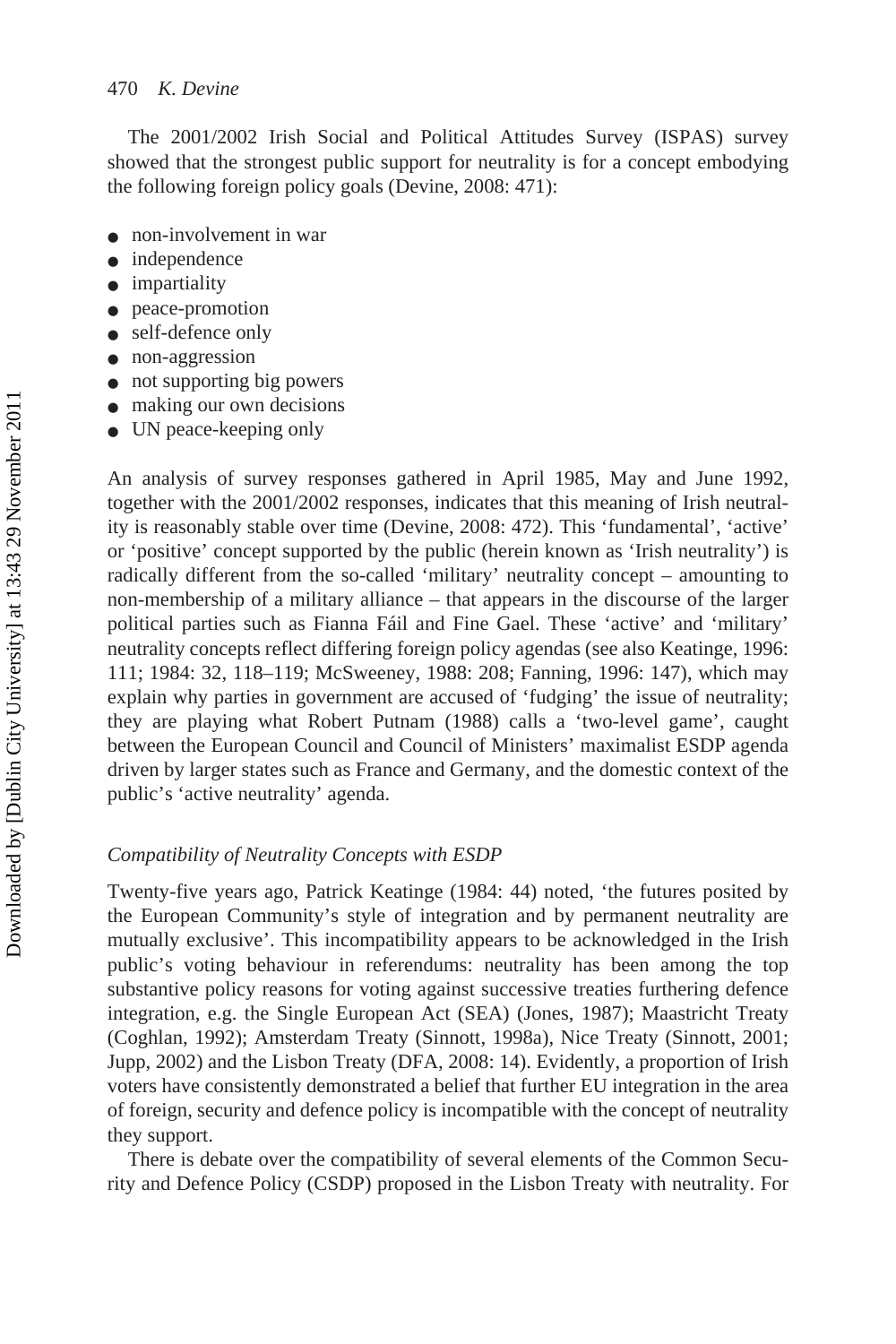example, the Irish government has argued that 'military' neutrality is safeguarded, whilst legal analysts have pointed to some incompatibilities. For example, Hummer  $(2006: 67, 69)$  argues that the Article  $(42[7])$  of the Consolidated Treaties amended by the Lisbon Treaty that contains a 'mutual defence clause' (Barroso, 2007) means that 'there remains no doubt that the neutral and non-aligned Member states are under the obligation to mutual (military) assistance in the case of armed attack' and that the solidarity obligations of CSDP are also clearly against neutrality law. Examining the positions of the political parties on neutrality and the ESDP from a legal perspective would indicate that parties may have difficulty in occupying more than one quadrant of the following conceptual matrices.

## **Party Positions in the 1970s**

In the 1970s, the process of Ireland's accession to the then European Economic Community (EEC) raised the issue of Irish neutrality in the context of European common defence. From the outset of the negotiations to join the EEC, there was secrecy about what was agreed, specifically: about what Fianna Fáil had committed Ireland to in relation to neutrality and a future EU defence policy (e.g. Dillon, *Dáil Debates* 196: 3375–3382, 26 July 1962; Browne, *Dáil Debates* 196: 3501– 3503, 26 July 1962; Dillon, *Dáil Debates* 198: 1341, 1346, 13 December 1962). For example, Senator Mary Robinson lamented the narrowness of the debate on Ireland's membership of the EEC, dealing with just economic aspects rather than wider political implications (*Seanad Debates* 69: 1292, 11 March 1971). She argued,



**Figure 1.** Irish parties' positions on neutrality and ESDP – 1970s.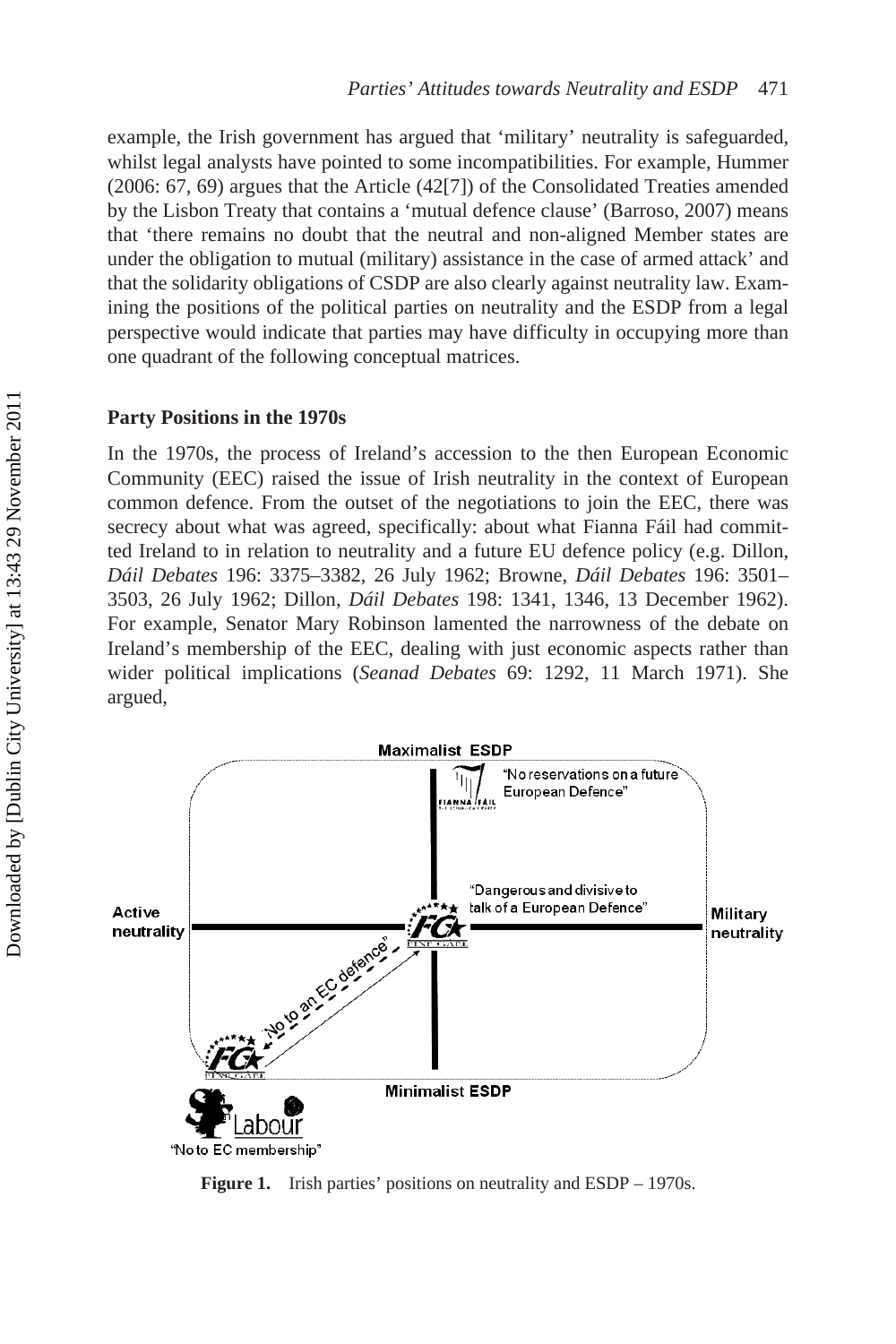it would be much stronger to have a genuine policy on neutrality, to state it now, and to state it as part of our commitment to the development of the European Community. This is a matter which should not be neglected. We should know what the intention of the Government is in this area.

A marked feature of this era was the disappearance of the word 'neutrality' from the governing parties' foreign policy discourse. For example, Minister for Foreign Affairs Patrick Hillery stressed Fianna Fáil's view that 'the foreign policy of a small democratic country like ours is not a single, grand design', and that the government 'should not and could not impose an arbitrary and abstract foreign policy' on Ireland's relations with Britain, the European Community, the United Nations and the developing world (*Dáil Debates* 260: 405, 18 April 1972). Hillery also argued that three issues – the assertion of its identity, the recognition of that identity by others, and the promotion and development of exchanges with other nations – are basic aspects of any country's relations with the world (*Dáil Debates* 260: 384). These, he concluded, 'indicate … the general aim and direction of our foreign relations'. Hillery surmised that, 'our foreign relations and our foreign policy should, after all, in the long run, express the character, values and concerns of the Irish people in their dealings with the world' (*Dáil Debates* 260: 406). This new preaccession discourse departed from past speeches by substituting the word 'identity' for 'neutrality' and they did not elaborate on Irish people's values, character and concerns, although the identity of the state and the people's values have consistently been viewed as being embodied in Irish neutrality (e.g. from Traynor, *Dáil Debates* 125: 1754, 1 May 1951; Cowan, *Dáil Debates* 138: 832–833, 29 April 1953; to Government of Ireland, 1996: 15; Ahern, 1999).

If Fianna Fáil in government were determined to avoid any talk of neutrality, Fine Gael, in government from 1973, wanted to smother any discussion of a future EU defence policy. Although Hillery had always denied offering that Ireland would enter into military commitments during the accession negotiations (*Dáil Debates* 259: 2444–2445, 23 March 1972), as shadow foreign minister in 1970, Garret FitzGerald was clearly uncomfortable with what he perceived Fianna Fáil had given away in pre-accession talks, as well as with any discussion of European defence:

The Government have failed to understand what is involved as regards political unity and defence … Defence is not in the offing at the present time. It is premature for us to talk about involving ourselves in defence commitments. I accept if this becomes a full political union that the common defence of the Community could become an issue at sometime. I think the government have gone further than was necessary in this respect. (*Dáil Debates* 247: 2009–10, 25 June 1970)

As foreign minister, FitzGerald's policy was that it was 'dangerous and divisive to talk about European defence' (*Irish Times*, 4 July 1975), partly due to fears of damage to EEC-US relations (*Irish Times*, 3 July 1975), thus making talk about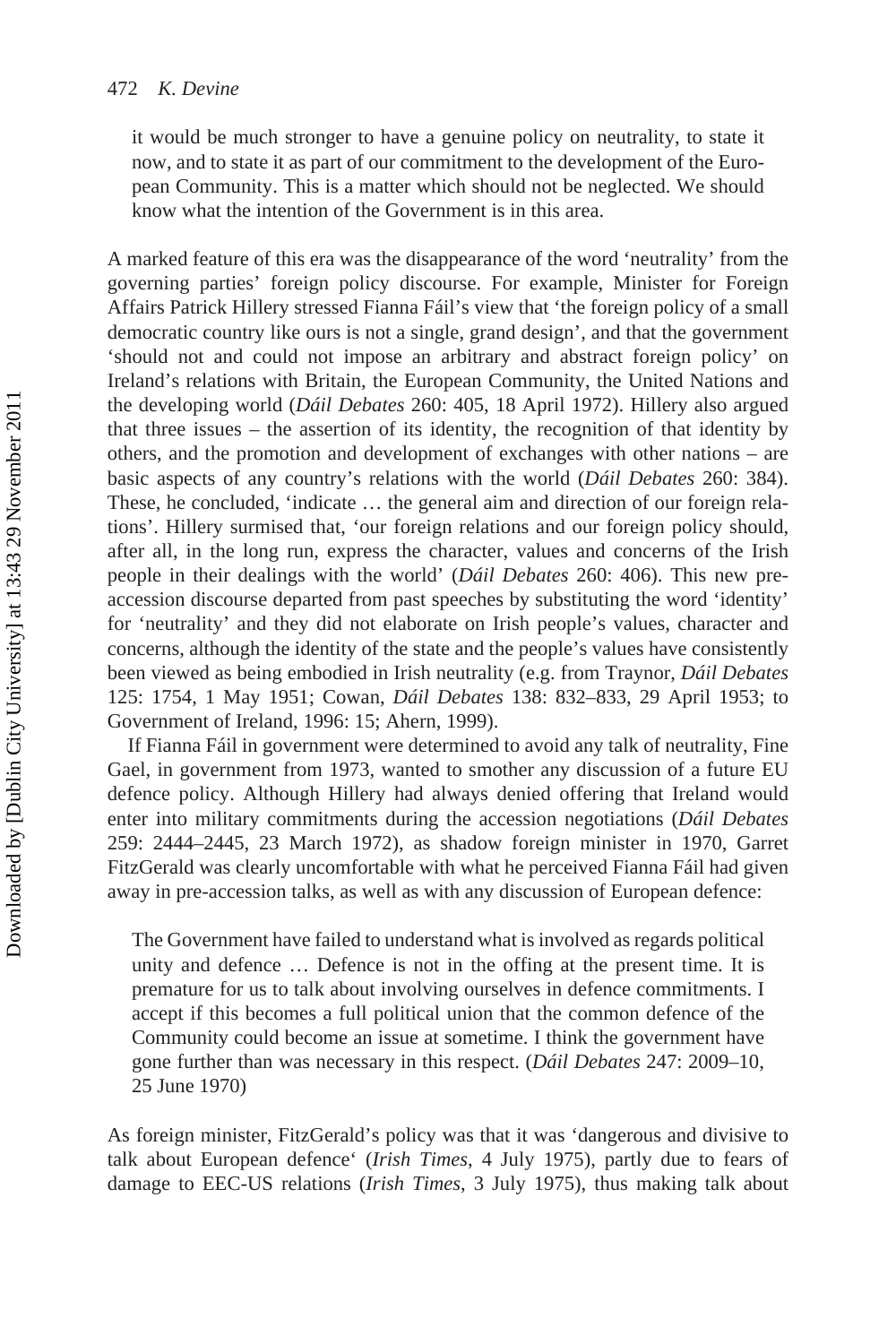European defence during that era effectively 'taboo' (*Irish Times*, 4 July 1975). Sinnott (1998b: 6) observes that this trend is evident in all Ireland's referendums on European treaties precisely because of the sensitivity of the topic:

it is usually assumed that neutrality is the great obstacle that, as far as Ireland is concerned, EU treaty changes must surmount or circumvent. This assumption results in much tiptoeing around, both by diplomats in the negotiation process and by politicians in the ratification debates.

Such deliberate silences maintained by the two largest political parties set the parameters of (the lack of) debate on Irish neutrality and EEC defence in the 1970s (and place them at the central point of the relative dimensions on Figure 1).

**Figure 1.** A second element of the strategy used both by Fianna Fáil and Fine Gael during the early 1970s was to differentiate NATO from a future EU military alliance – 'joining NATO and partaking in an eventual European defence arrangement are two entirely different things, and it is Government policy to keep them that way' (*Irish Times*, 4 July 1975). Use of the words 'pre-existing' military alliance distinguished the former (NATO) from the latter. In the 1980s, both parties claimed retrospectively that their *de facto* position at that time was that Ireland's neutrality would be waived in favour of joining a new *sui generis* EU military alliance – separate from NATO or the Western European Union (WEU) – in the future as part of a common security and defence policy; the only policy differences were the conditions under which this would happen. For example, Fianna Fáil in opposition claimed they had consistently followed a policy of being willing to contemplate security and defence integration once socio-economic equalization of regions throughout the EEC had been achieved (Lenihan, *Dáil Debates* 330: 130–31, 20 October 1981). Fine Gael would have Ireland participate in a European Community common defence policy once the EEC had evolved into 'a genuine federation of (sic) confederation, with a common foreign policy' (FitzGerald, *Dáil Debates* 334: 813, 11 May 1982). What was remarkable, given their respective policies of silence on neutrality and ESDP in the 1970s, was that both parties claimed public support for their positions. Two questions are raised with respect to the validity of their claims: did the parties in government put this commitment to an EU defence clearly to the people in 1970, and was it an essential part of the 1972 referendum campaign?

In fact, a third aspect of party policy that complemented the strategy of secrecy surrounding accession negotiations (O'Leary, *Dáil Debates* 230: 989, 26 July 1967; Tully, *Dáil Debates* 230: 1084–1085, 26 July 1967) and the disappearance of neutrality and EEC defence from party political discourse, was an apparent decision to minimize debates on Irish neutrality and the security and defence policy implications of EEC membership during the accession referendum (Curley, 1995; for reasons see Keogh, 1997: pts 23–24). According to media commentators, the issue was not mentioned in the White Paper on the terms of entry and did not play a central role in the referendum debate (Kennedy, *Irish Times*, 11 July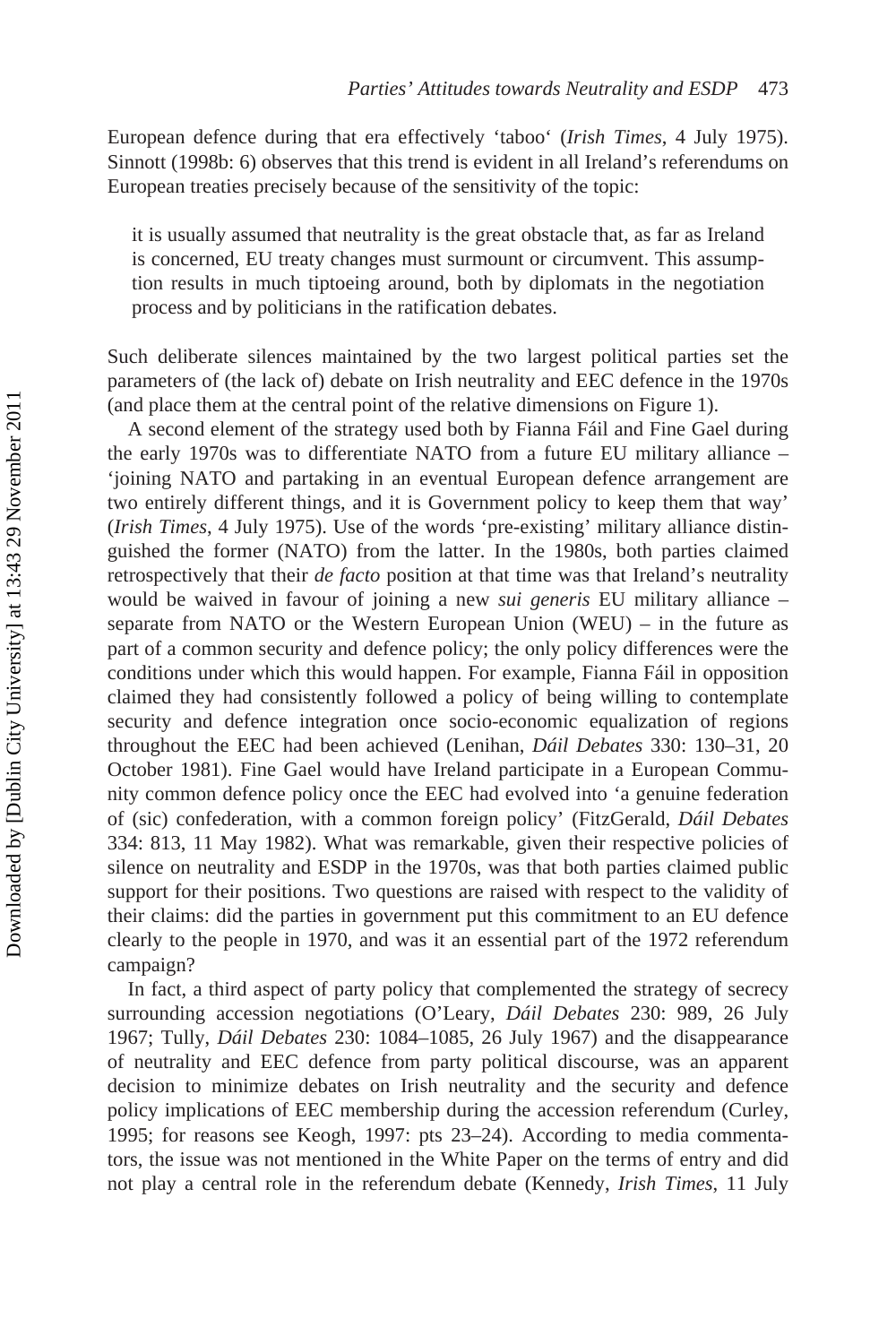1975). This is confirmed by a number of academic analyses: Karsh (1988: 168– 169) notes 'the dismissive attitude of the Irish proponents of EEC membership to the possibility of Ireland's entanglement within the political and military designs of the European Communities', and Hakovirta (1988: 131) surmises 'the question of neutrality was never very important in the arguments presented by the Irish government for EC membership, or even in the Irish EC debate in general'. The 1972 public debate on EEC membership concentrated on the economic implications of membership (Salmon, 1989: 214) whilst political consequences were not explored in any depth (Keatinge, 1973: 36). Hederman (1983: 109, 71, 146–147) indicates that, in public debate on Irish membership, any incompatibility between these goals (of EEC membership and neutrality) was not pressed home to the Irish people.

The 1972 referendum campaign attracted a 71 percent turnout at the polls, with accession to the EEC favoured by 83 percent of votes. With respect to neutrality and ESDP, Keatinge (1984: 28) surmises, 'the decisive vote of the electorate in favour of membership of the European Community is explained by the quantifiable expectations of economic gain rather than by views, one way or another, on neutrality'. The Labour Party was the only large political party to campaign against accession and instead advocated associate membership, mainly on economic grounds of unfavourable terms of accession and perceived neo-colonialism of the EC, but also due to fears regarding Irish neutrality. The party was particularly anxious over the governmental silence on neutrality and future European defence commitments and pressed the Government on the issue, eliciting the reply: 'When the Taoiseach opened the debate, and I think it is clearly stated in the White Paper, he said that there are no military or defence commitments whatsoever in Ireland's acceptance of the Treaties of Rome and Paris. *Our obligations as a member of the Communities will not entail such commitments*' (emphasis added) (Hillery, *Dáil Debates* 259: 2445, 23 March 1972). The government approach – to refer to the lack of military obligations in the text of the treaties and to deny that an agreement was made during the Irish negotiations for EEC membership to cede Irish neutrality for a future common European defence policy – did not dissuade the Labour Party from continuing to protest over what it perceived as the government's relinquishing of sovereignty and neutrality (Cruise O'Brien, *Dáil Debates* 259: 2208–2209, 23 March 1972). After the referendum, the party accepted the electorate's decision, adopted a role of critical participation in the European Community (Keatinge, 1973: 258) and soon after entered into coalition government with Fine Gael.

Irish political parties' foreign policies were formulated by either a small group under the foreign affairs spokesperson, or even the spokesperson alone; most parliamentary members of the larger parties have little or no role in the discussion of foreign policy (Keatinge, 1973: 263). It is clear that the participation of governing party leaders and foreign policy elites in EEC forums influenced Fianna Fáil party discourse. This is compatible with a process of Europeanization, although it did not appear to manifest itself in terms of strained relations within the party (see Ladrech,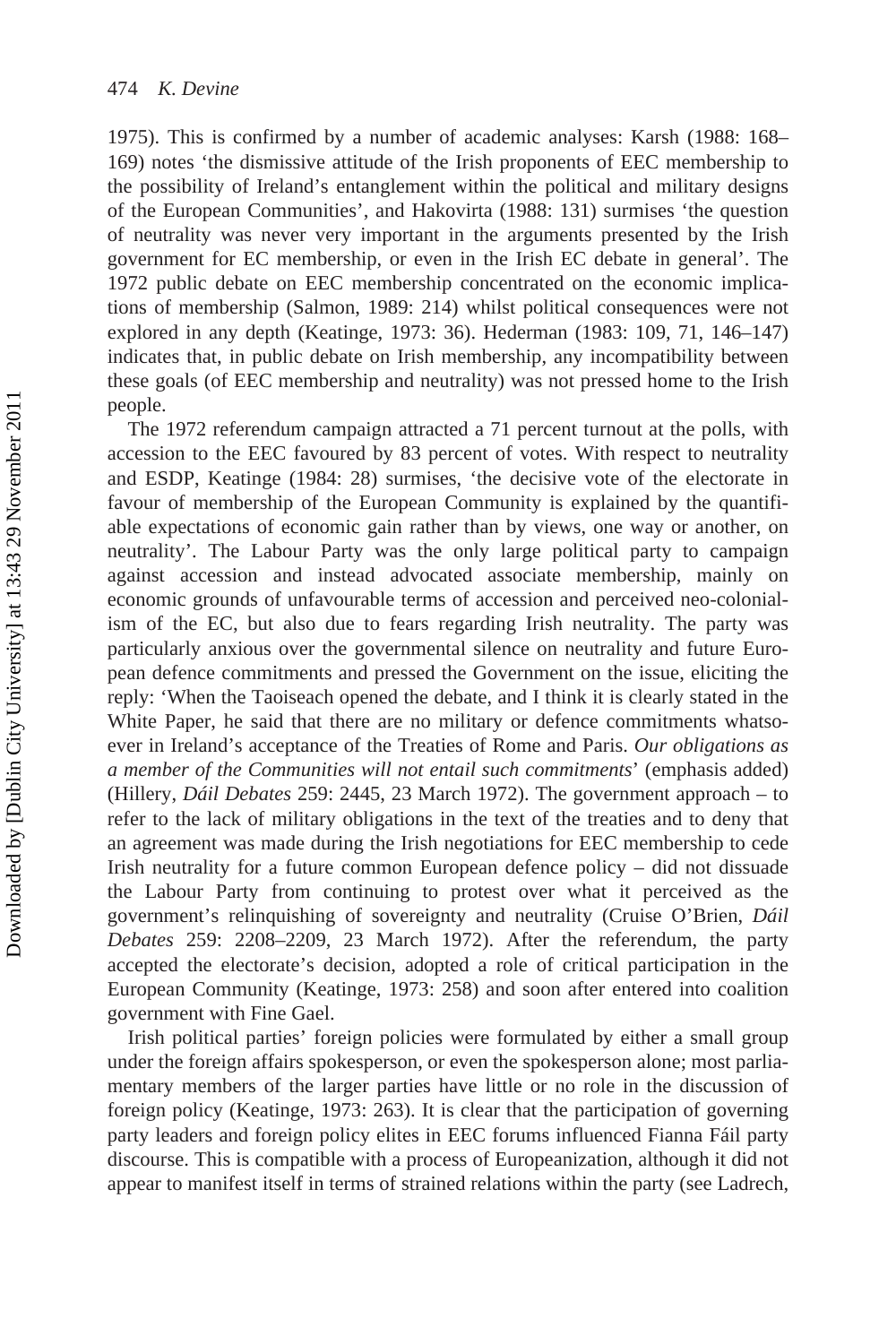2002: 398). It did, however, reflect a movement away from earlier party programmatic positions. Fianna Fáil was in government during Ireland's three attempts to join the EEC; after each round of accession negotiations, party leaders were probably more willing to secretly cede on policies important to the party in order to secure the ultimate goal of membership. This is reflected in the persistent criticism of Fianna Fáil by the opposition parties for allegedly ceding neutrality as a principle of Irish foreign policy.

## **Party Positions in the 1980s**

The 1980s saw the European Economic Community attempt to develop a common position on foreign policy through the development of 'European Political Co-operation'; this dynamic formed the basis of the Supreme Court's decision in the Crotty case to mandate a referendum in Ireland on the SEA in 1986. This era provides opportunities to study the content of the parties' concepts of ESDP and Irish neutrality through the pressures of Ireland's EEC membership and attempts to respond to 'external' foreign policy events such as the Falklands War.

Oscillations in the neutrality concepts of the larger parties, generally coinciding with change in government, reflected some evidence of 'party competition' inducing shifts in parties' positions in the 1980s, indicated by the dotted lines in Figure 2. Once in opposition, each of the larger parties claimed to occupy a more 'fundamental' neutrality position than the party in government, knowingly appealing to the domestic constituency while freed from competing pressures from the European Council.



**Figure 2.** Irish parties' positions on neutrality and ESDP – 1980s.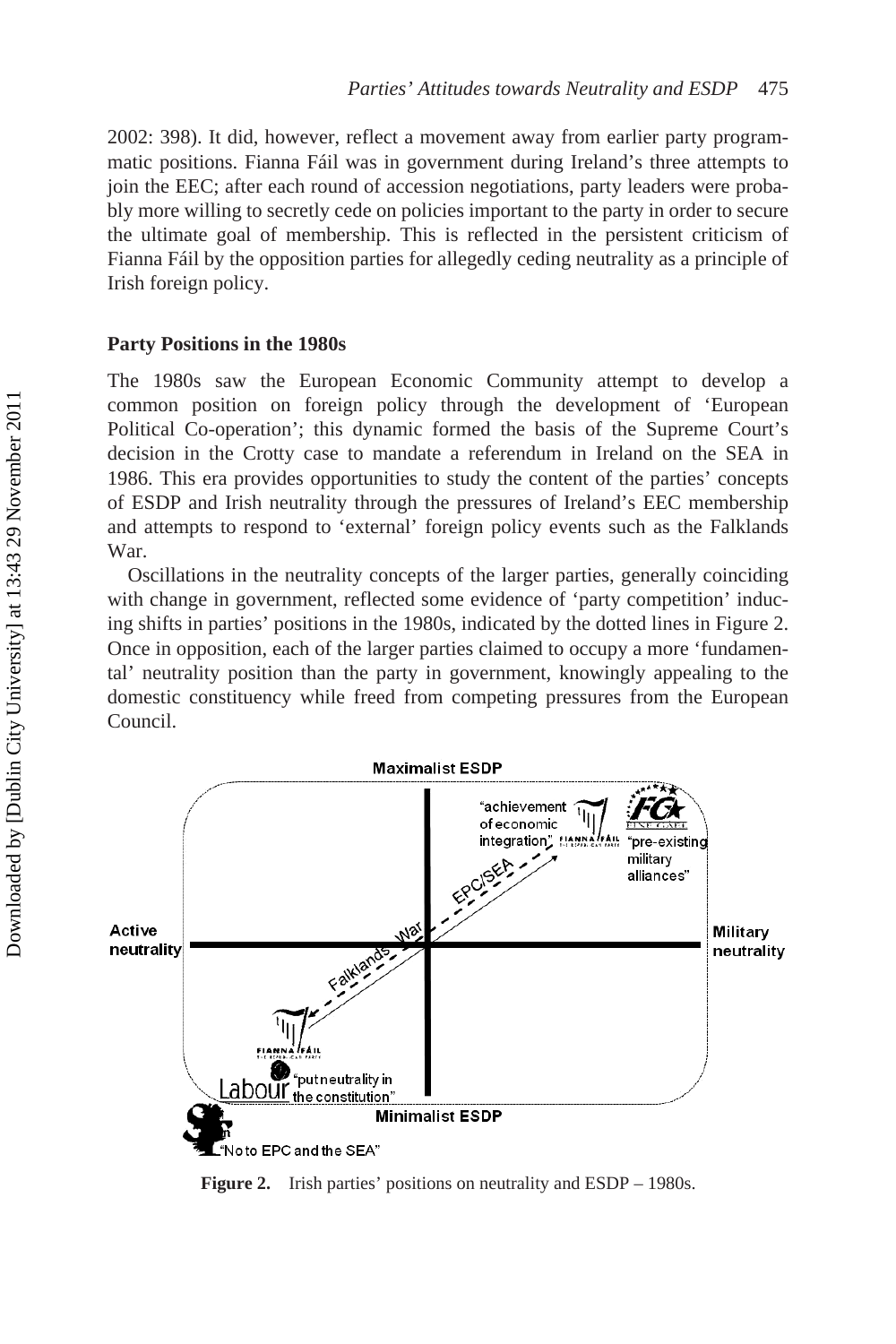## **Figure 2.** *Fianna Fáil and Oscillating Concepts of Neutrality*

Fianna Fáil continued the tradition established in the 1970s of avoiding reference to the word 'neutrality' whilst in government, e.g. a key speech on defence contained one mention of the word (*Dáil Debates* 327, 11 March 1981). Taoiseach Charles Haughey outlined Fianna Fáil's policy as committing the state politically to the EEC but militarily to the United Nations (UN) (*Dáil Debates* 327: 1395, 11 March 1981). Although he noted that Ireland's UN peacekeeping would be jeopardized if Ireland joined a military alliance, Haughey declared that if the EEC evolved into a full political union, Ireland would accept obligations arising, even if these included defence (*Dáil Debates* 327: 1398, 1396).

Fianna Fáil's long-standing approach of ceding neutrality in favour of European defence appeared to be reversed during the Falklands War. In this case, the party appeared to favour neutrality and reject a common EEC policy. After the escalation of the Falklands dispute (war had not been officially declared), Fianna Fáil, having just regained the reins of power, sought to 'reassert our traditional policy of neutrality', arguing that 'the people of this country are deeply attached to our neutrality, and they are not prepared to see it eroded' (Haughey, *Dáil Debates* 334: 804, 11 May 1982). This recovered 'neutrality' justified Haughey's decision to withdraw EEC sanctions against Argentina, because:

there were indications that diplomatic and economic pressure was simply viewed as complementary to military action … As a neutral country, we are not prepared to back military action … The Community has no role in the military sphere and it would be better for European unity and solidarity if it were not seen to take actions supportive of or complementary to military action. (*Dáil Debates* 334: 800, 802, 804, 11 May 1982)

Although the rational actor model would assume that Fianna Fáil evaluated the relative value of invoking neutrality in particular circumstances and chose their strategies accordingly, analysts have argued that the decision to exercise 'an independent and sovereign policy' in this case was driven only in small part to enhance support for Haughey's own political survival, and more likely by the effects of core political beliefs of anti-imperialism and nationalism (Tonra, 1996: 149–150).

Nonetheless, speaking against a motion of 'no confidence' a few months later, Haughey avoided using the word 'neutrality' and instead talked of 'our policy … of remaining aloof from military alliances', 'independence in action', having 'our own view of international affairs', being 'committed to the United Nations' and 'the settlement of international disputes by peaceful, political and diplomatic means', and promoting the cause of universal disarmament (*Dáil Debates* 337: 562, 1 July 1982). Under increased political pressure, fending off a second 'no confidence' motion, Haughey refocused on the fundamental concept of neutrality, stating, 'We seek support on the basis of our determination … to defend our tradition and policy of neutrality' (*Dáil Debates* 338: 649, 3 November 1982) and berated Fine Gael for misrepresenting his government's motives in the Falklands affair. In December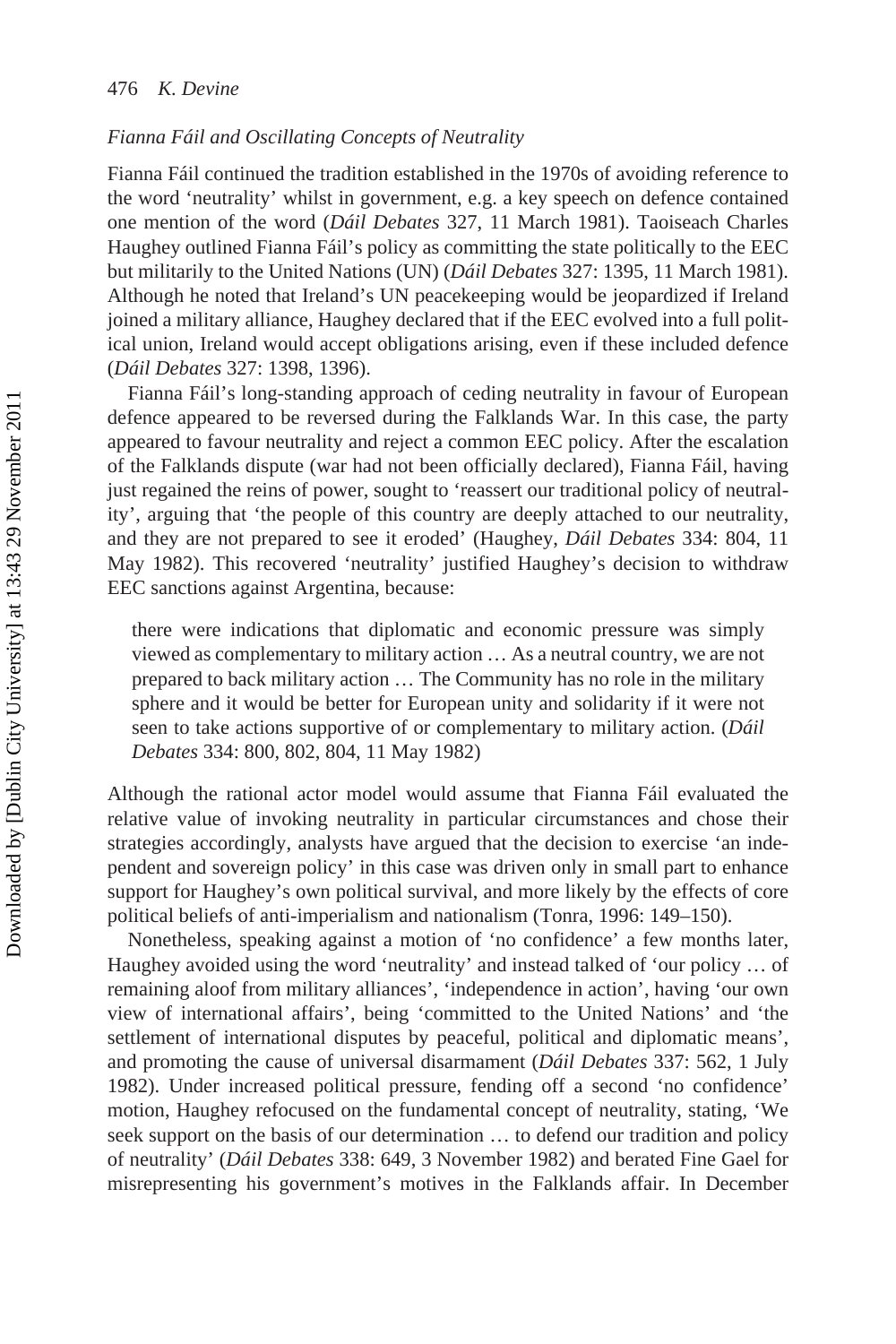1982, Fianna Fáil lost the general election and a coalition of Labour and Fine Gael took office.

In opposition, Fianna Fáil put forward 'a policy of positive neutrality' (Haughey, *Dáil Debates* 359: 1976, 1977–1978, 26 June 1985) during a Dáil debate on the Dooge Report, advocating 'a firm position of principle that we are opposed to defence being discussed by the Community' on the basis that 'the last thing the world needs today is a reinforcement of military blocs or the creation of new ones'. The party rejected the CFSP obligation to be bound to 'common positions in keeping with majority opinion' because 'a common foreign policy is incompatible with our neutrality' (Haughey, *Dáil Debates* 359: 1978). Fianna Fáil also claimed that the SEA posed challenges 'to our neutrality' (Haughey, *Dáil Debates* 370: 1923–1924, 9 December 1986), noting 'a persistent and worrying tendency to try to blur the distinction between the Community and the Western Alliance' (WEU) and attempts to include military aspects of security in European Political Cooperation. On the basis that 'we have reached, perhaps gone beyond, what is strictly compatible with neutrality', Fianna Fáil demanded a declaration that the SEA 'does not and cannot affect our long-established policy of neutrality … and does not affect Ireland's capacity to act or refrain from acting in any way affecting our status of neutrality' (Haughey, *Dáil Debates* 370: 1925). But, back in government three months later, the party supported the SEA and the party leader's discourse reverted to the former policy of 'military neutrality' (Haughey, *Dáil Debates* 371: 2187, 22 April 1987).

## *Fine Gael and Oscillating Concepts of Neutrality*

At the end of the 1970s into the early 1980s, Fine Gael's foreign affairs spokesperson Richie Ryan advocated a policy of fundamental neutrality at all times, regarding neutrality as the cornerstone of Irish foreign policy and arguing against Ireland's participation in a future common European defence (e.g. Ryan, *Dáil Debates* 314: 1943, 31 May 1979; *Irish Times*, 9 January 1981). Fine Gael pointed to the reversal of Fianna Fáil policy on neutrality, arguing that a 'fundamentalist position' on neutrality as espoused by de Valera was overturned by Seán Lemass and Patrick Hillery in their statements committing Ireland to a future common defence force of the EEC (FitzGerald, *Dáil Debates* 327: 1423–1424, 11 March 1981). Fine Gael party discourse during this time contained the supposition that 'fundamental' Irish neutrality is incompatible with a maximalist EU common defence policy.

However, Fine Gael's own fundamentalist position on neutrality was reversed under Garret FitzGerald's leadership of the party and copper-fastened with the appointment of James Dooge as Foreign Minister in 1982. 'Party-government relations' in the framework of a two-level game stands out as a significant factor in Fine Gael's handling of neutrality and the ESDP during this era. For example, the party leader Garret FitzGerald (1988: 29; 1995) expressed personal difficulties in having to remain silent at Council discussions of security and defence in the 1980s; he did so because he felt public opinion was against such discussions and favoured neutrality. The 'organizational change' dynamic may have influenced cabinet government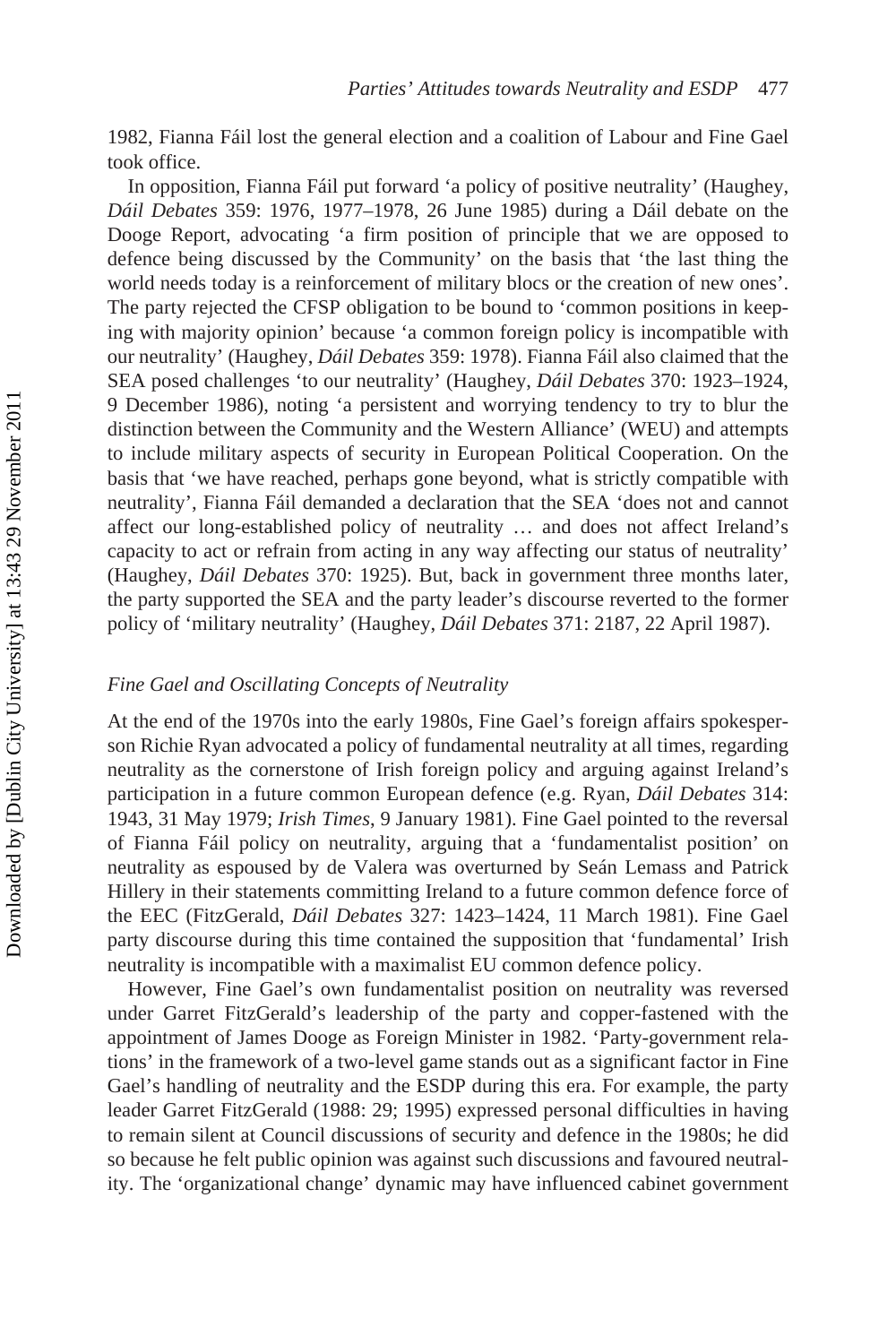formation in 1982. As Taoiseach, FitzGerald wanted to have an Irish foreign minister in favour of European defence integration at the Council of Ministers table. To achieve this, he appointed James Dooge as a senator, in order to later appoint him as foreign minister ahead of any elected TD colleagues – specifically, Richie Ryan, who was an obvious candidate for the position but was sidelined ostensibly because of his pro-neutrality stance (Haughey, *Dáil Debates* 330: 119, 20 October 1981).

Under FitzGerald, Fine Gael articulated a narrow concept of 'military neutrality', (conceived in realist 'balance of power' and Cold War contexts (*Dáil Debates* 327: 1424–1425, 11 March 1981)), meaning 'non-participation in a military alliance … not a member of NATO, WEU or any other alliance'. This was primarily due to pressure from public opinion and because staying outside of these military alliances allowed Ireland to play a more useful role in promoting world peace (*Dáil Debates* 327: 1423, 1420). As a foreign policy vehicle, military neutrality facilitated the following 'positive merits' of Irish foreign policy: UN peacekeeping, the 1961 nuclear non proliferation treaty, decolonization initiatives, opposing South African apartheid, accepting refugees, opposing US funding of South American paramilitaries, increasing aid to the Third World, and supporting Palestinian self-determination (*Dáil Debates* 327: 1425–1426).

## *Labour Party in the 1980s*

For the Labour Party, its version of neutrality was neither a pragmatic policy nor a refusal to join a military bloc but a principled stance and active political philosophy that would always be relevant in a world of great power politics (Cluskey, *Dáil Debates* 327: 1402; Quinn, *Dáil Debates* 327: 1440, 1442). This 'active' neutrality, seen as a 'fundamentally held belief' of Irish people and an assertion of independence, implied a total commitment to peace (Quinn, *Dáil Debates* 327: 1441–1442). The Labour Party positioned itself as having the longest and deepest commitment to neutrality (Cluskey, *Dáil Debates* 327: 1402).

The party differed from Fianna Fáil and Fine Gael in seeing neutrality as nonnegotiable and wanting to ensure the EEC understood that Ireland would not give up neutrality for a common defence policy (placing it in the bottom left-hand quadrant of Figures 1 and 2). Neutrality was the primary objective of Irish foreign policy, over and above arriving at a common position or engaging in cooperation with other EEC members that might compromise, in particular, a neutral Irish position in relation to armaments, development and relations with the Third World. For Labour, 'Ireland neutral, positively pursuing its policy of neutrality at the United Nations and within the EEC – both at the Council of Ministers' level and at the technical level of European political co-operation – has a positive contribution to make, if we have the guts to make it' (Quinn, *Dáil Debates* 327: 1445–1446). The Labour Party further distinguished itself from the larger parties by arguing that neutrality should be affirmed permanently by amendment of the constitution (Quinn, *Dáil Debates* 327: 1440). The issue of neutrality exemplified tensions in 'party-government relations' arising from a process of Europeanization, e.g. when in government, the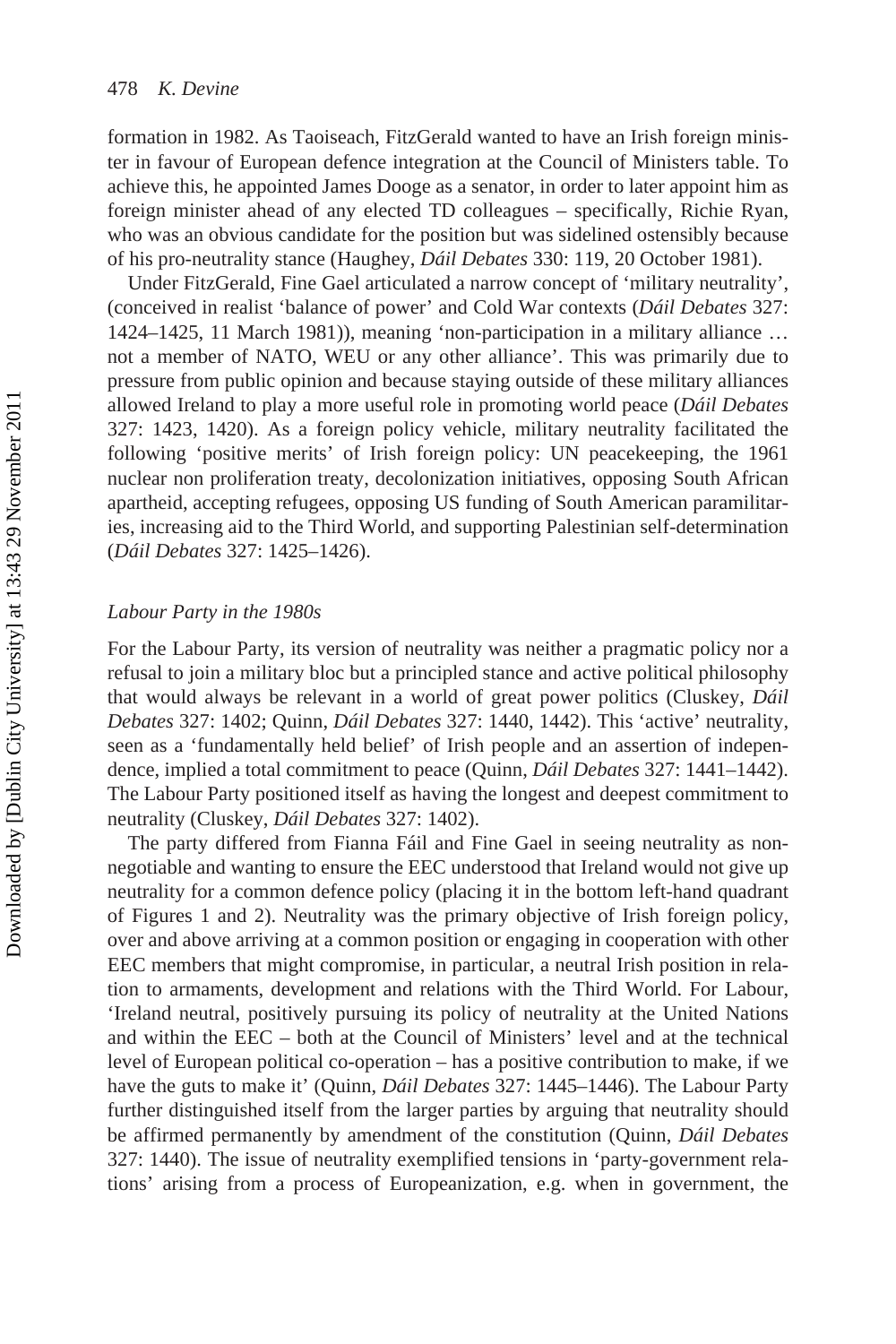Labour leadership supported ratification of the SEA whilst the party's rank and file opposed it on the grounds that its provisions posed a threat to Irish neutrality (Moxon-Browne, 1999: 5). The party withstood the tensions, but later modified and clarified its position on Europe and EU foreign policy in ways which would minimize the potential for future internal difficulties. It was argued that participation in government and the closer engagement with the EU which this implied effectively obliged the Labour Party to countenance and implement programmatic change.

## **Party Positions in the 1990s**

Against the background of the end of the Cold War, the 1992 Maastricht Treaty introduced a Common Foreign and Security Policy (CFSP) that proposed the 'eventual framing' of a common defence policy; this was revised further in the 'progressive framing' of the policy under the 1997 Amsterdam Treaty. The latter introduced a CFSP 'policy unit' infrastructure, a new post of High Representative for CFSP, a deeper relationship with the WEU military alliance with provisions for future integration into the EU (the WEU–EU merger was subsequently initiated by a European Council decision at Helsinki in 1999), a new decision-making mechanism to avoid possible vetoes on proposed EU actions through abstention, and a remit of 'Petersberg tasks', including humanitarian and rescue tasks, peacekeeping tasks and tasks of combat forces in crisis management, including peacemaking. Taken together, these provisions signalled the material intent of the new political entity called the European Union to achieve a common foreign policy, coupled with a socalled 'crisis management' military bite. In Ireland, neutrality and EU defence policy issues started to show signs of politicization, mainly due to the activities of interest groups. Following from the 1995 McKenna judgement and 1998 Referendum Act, a



**Figure 3.** Irish parties' positions on neutrality and ESDP – 1990s.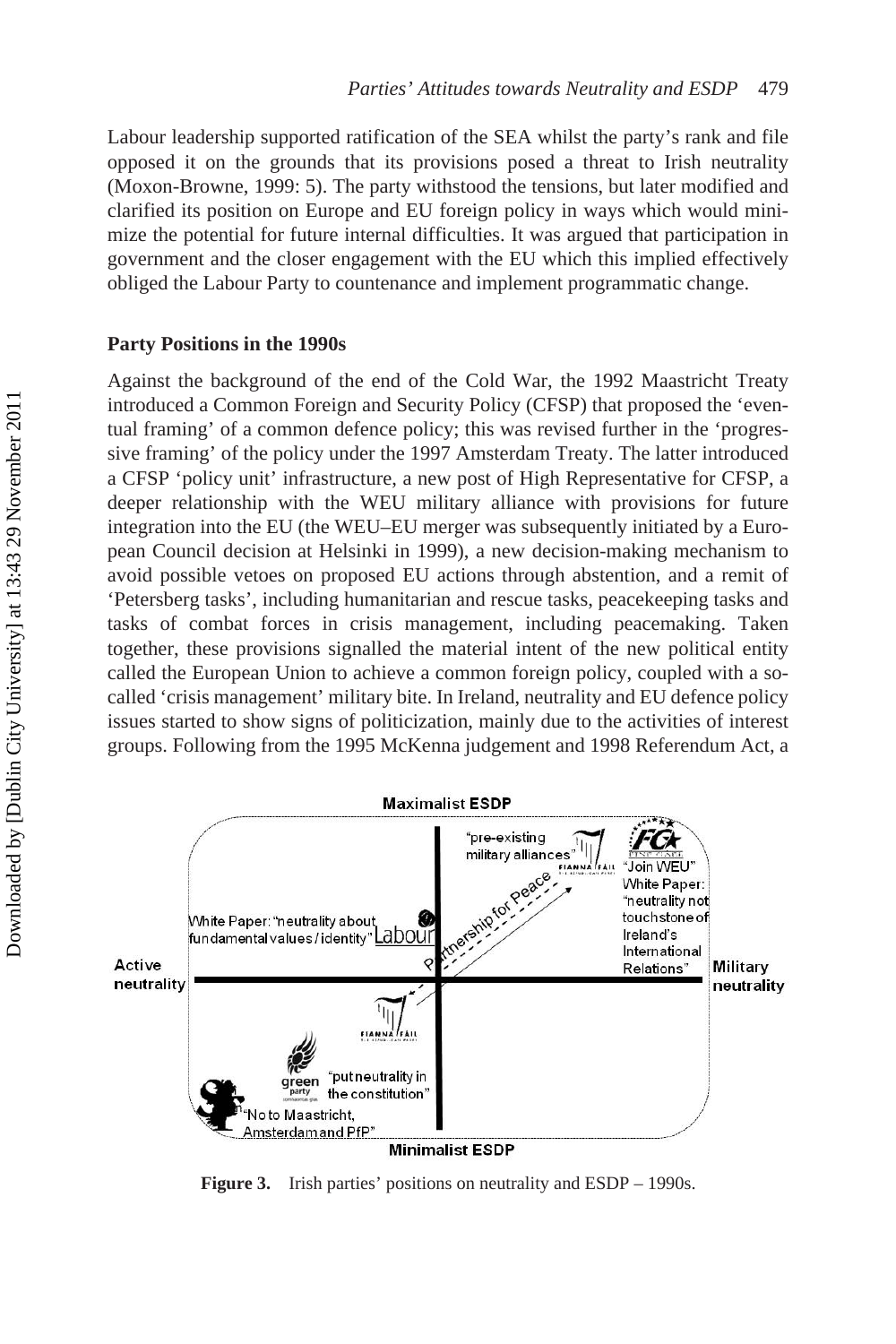newly-created Referendum Commission was charged with the task of providing information on both sides of the debate in the Treaty of Amsterdam referendum campaign.

Oscillations between concepts of 'military' and 'active' neutrality plus accusations of secrecy over European defence policy continued to characterize large parties' behaviour upon leaving office. For example, Fine Gael accused the Fianna Fáil government of being committed to hiding the reality of discussions at an EU level on new security arrangements (*Beyond Neutrality,* 2006: 6). In opposition, Fianna Fáil assumed the mantle of 'chief architect and defender of neutrality' (*Irish Times*, 16 April 1997) and promised to hold a referendum on membership of NATO's Partnership for Peace – 'seen by other countries as a gratuitous signal that Ireland is moving away from its neutrality and towards gradual incorporation into NATO and WEU in due course' (*Irish Times*, 29 March 1996). But within months of returning to power, Fianna Fáil led the government in joining Partnership for Peace in 1999, without a referendum.

In the meantime, Ireland's first White Paper on Foreign Policy (Government of Ireland, 1996) produced by the 'Rainbow Coalition' government had belied the tension between the Labour Party's 'fundamental' neutrality discourse ('the values that underlie Ireland's policy of neutrality have therefore informed almost every aspect of our foreign policy', Government of Ireland, 1996: 119) and Fine Gael's narrow concept of 'military' neutrality ('Many have come to regard neutrality as a touchstone of our entire approach to international relations, eventhough [sic], in reality, much of our policy is not dependent on our non-membership of a military alliance', Government of Ireland, 1996: 51). With respect to positions on ESDP, the Rainbow Coalition's White Paper (1996: 120, 139) rejected full membership of the Western European Union and the assumption of its mutual defence clause noting it 'would not be compatible with an intention to remain neutral' (1996: 120), but committed Ireland to participation in the Petersberg tasks in the area of humanitarian and peacekeeping operations.

The smaller parties started to make their mark in Irish politics in the 1990s: Green Party representation went from one to two TDs in 1997 whilst two Member of European Parliament (MEP) seats were gained and subsequently retained until 2004 (see Bolleyer & Panke, 2009). Sinn Féin won a Dáil seat in 1997 and two MEPs in 2004 (see Maillot, 2009). Sinn Féin and the Greens promoted themselves as alternatives to the larger political parties based on their defence of Irish neutrality. For example, Sinn Féin president Gerry Adams (Sinn Féin Ard Fheis, Dublin, 8 May 1999) argued that 'the question of neutrality underscores the importance of providing voters with Sinn Féin as an option in elections and in grass roots political activity', and the Green Party (1997 manifesto) took over the Labour Party's call to enshrine the principle of neutrality in the Constitution (hence both parties are positioned in the bottom left-hand quadrant of the matrix in Figure 3).

**Figure 3.** A significant Europeanization dynamic emerged in Ireland in the 1990s with the increased politicization of the neutrality/ESDP issue, namely in the form of changes in ideological distance separating political parties and the emergence of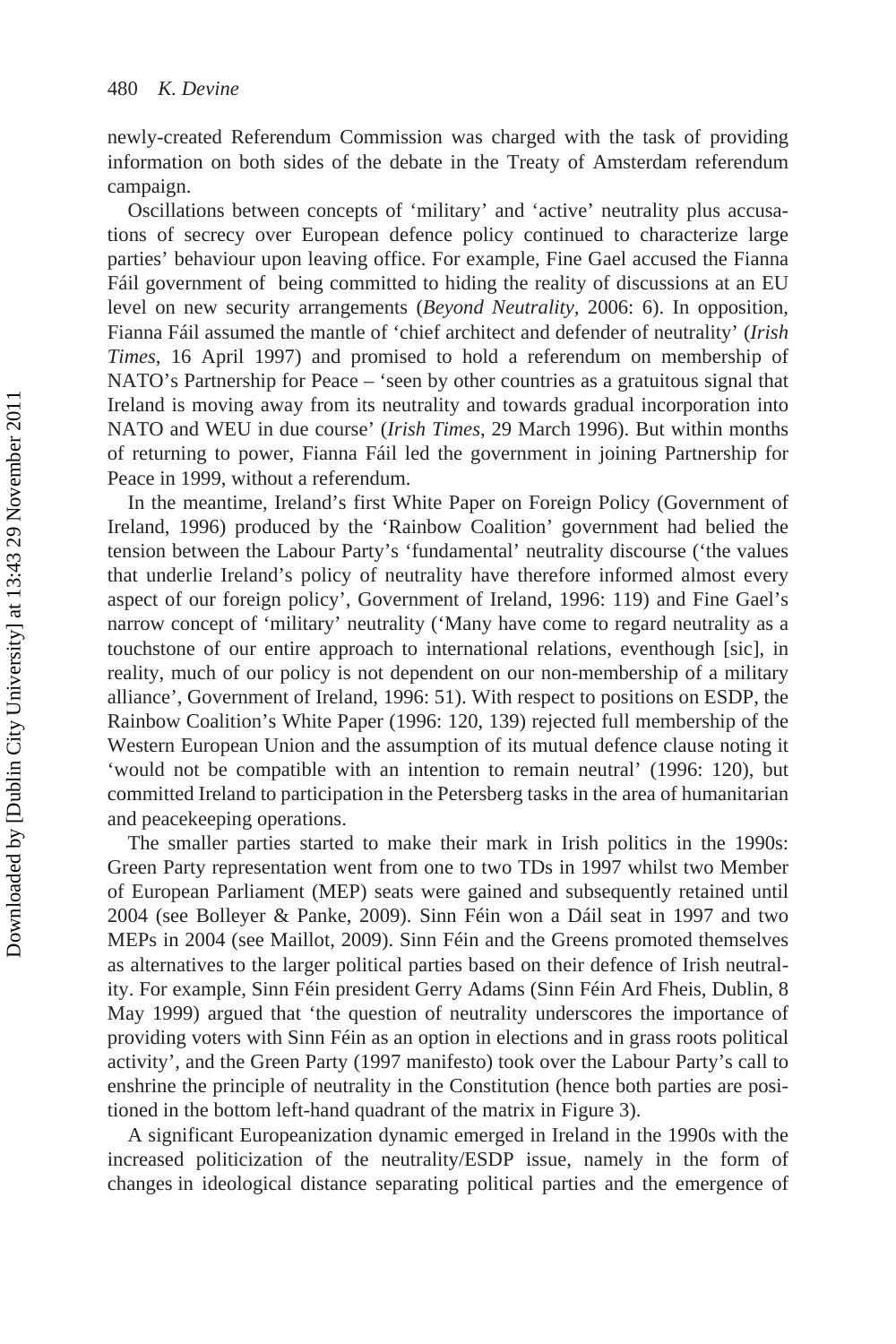European-centred dimensions of party competition (Mair, 2000: 30). This process of politicization of the EU by political parties was mostly confined to referendum periods, with little evidence of parties competing on EU issues during elections. Nevertheless, the u-turn by Fianna Fáil on Partnership for Peace membership and Fine Gael's shift to a less forthright position (one of silent hostility) on neutrality show the political calculations made by the two largest parties in attempts to differentiate themselves along this increasingly important European-centred policy dimension during referendum campaigns. Similarly, Sinn Féin highlighted its adherence to positive or 'active' neutrality given the vacuum left by the drift of rival left-wing parties, Labour and Democratic Left, towards maximalist ESDP.

### *EU Referendums*

Referendums tend to force political parties to indicate policy positions through a decision to campaign for or against a treaty. On 8 June 1992, a week after the Danes rejected the Maastricht Treaty, Fianna Fáil, Fine Gael, Labour and the Progressive Democrats came together to call for a Yes vote in the Maastricht Treaty referendum. Particularly notable is the move of Labour from opposition in 1972, to a split in 1987, to advocating a Yes in 1992 but allowing conscientious objection (Franklin, Marsh & McLaren, 1994: 465). Moxon-Browne (1999: 7) argues that the elite leadership drove the policy change. The Green Party, Sinn Féin, the Workers' Party and the new Democratic Left campaigned against the treaty and its CFSP provisions. The referendum was carried with 68.7 percent in favour, based on a turnout of 57.3 percent.

Democratic Left shifted its position by the time of the May 1998 referendum on the Amsterdam Treaty, joining Labour, Fianna Fáil, Fine Gael and the Progressive Democrats in advocating a Yes vote. De Rossa's turnaround – from demanding a renegotiation of the Single European Act (*Dáil Debates* 371: 2127, 9 April 1987) and campaigning for a No vote on the Maastricht Treaty in 1992 to support for the Amsterdam Treaty – was premised on the argument that the prospect of EU militarization had been abandoned (*Irish Times*, 5 May 1998). After Democratic Left merged with Labour in January 1999, De Rossa had apparently become convinced by the need for an EU CFSP and called for a redefinition of neutrality to enable Ireland's full participation in it (*Irish Times*, 30 March 1999). This exemplifies the ways in which party elites involved in negotiations of the treaty at the European level appeared to adopt a cabinet-type responsibility to ensure ratification, regardless of clashes with party policy or the need to reverse previous policy positions.

The Amsterdam Treaty provisions on a potential WEU–EU merger prompted the Fianna Fáil-led government to promise a referendum in Ireland if 'the issue [of European defence] should arise in the future' (Ahern, 1998). The larger parties viewed Amsterdam's Petersberg tasks as 'consistent with the tradition of military neutrality' (Ahern, 2000). Based on support for 'active' neutrality, the Greens were against the tasks which they interpreted as allowing unlimited EU military action and marking a shift in Irish foreign policy away from UN peacekeeping (*Irish*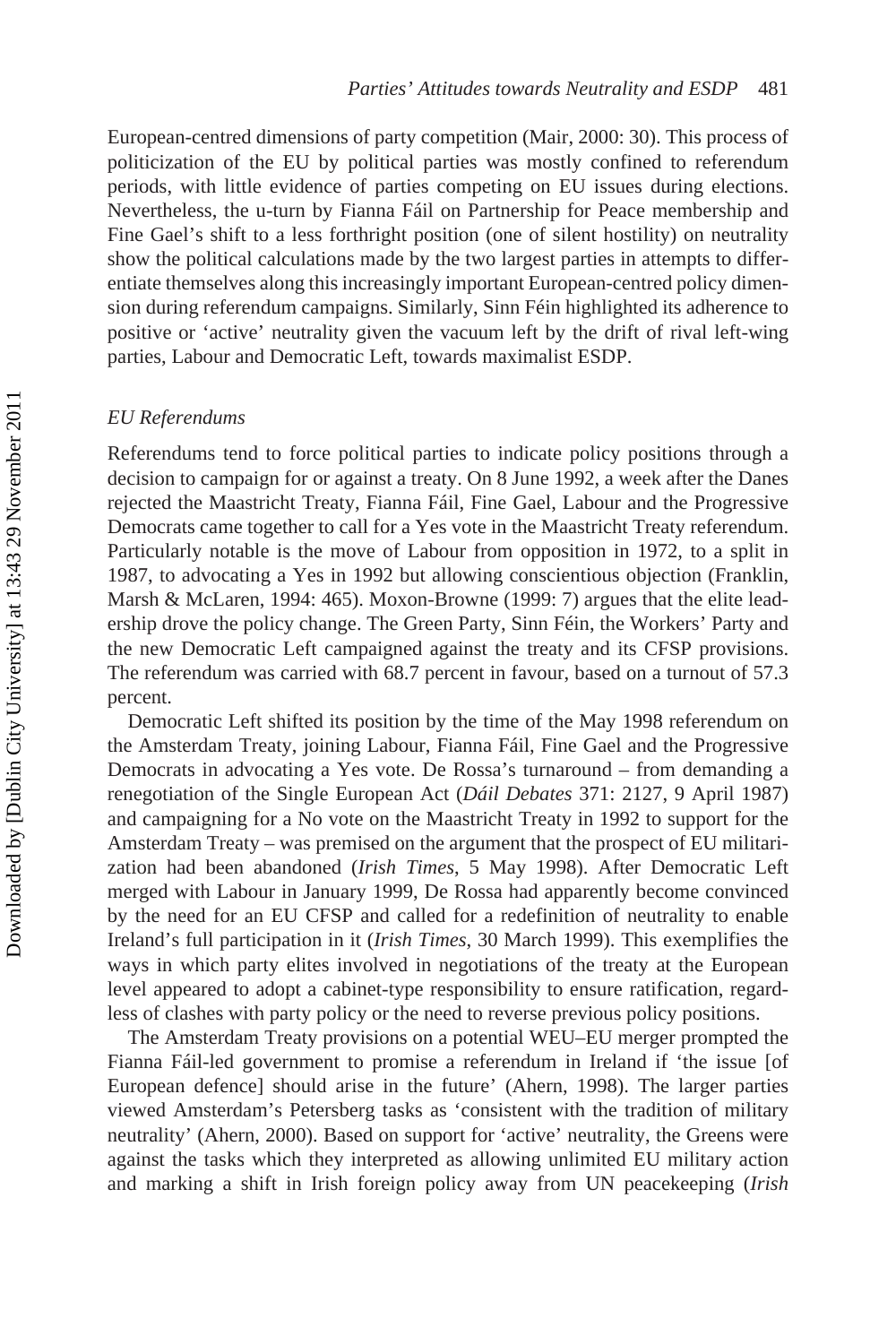*Times*, 27 January 1998). The smaller parties of Sinn Féin, the Green Party and the Socialist Party campaigned against the treaty partly due to perceived negative implications for Irish neutrality. In doing so, they appeared to represent a significant constituency, because 'neutrality' was the top substantive policy reason for voting 'no' in the referendum (just behind 'lack of information'), according to a *Prime Time*/Raidió Teilifís Éireann (RTÉ) Exit Poll (22 May 1998).

#### *Policy Changes*

Fine Gael fought the 1994 European Parliament elections on a platform of 'full membership of the WEU', but subsequently retreated from what was seen as a 'foolhardy position' (*Irish Times*, 12 June 1995) – although the party continued to put forward motions for full membership of the WEU at Ardfheiseanna (*Irish Times*, 20 March 1996). The party's *Beyond Neutrality* (Fine Gael, 2000: 5) policy document declared, 'Ireland must now define the circumstances in which it would be willing to depart from neutrality and take part in an EU defence entity' and sought to have the WEU's article V mutual defence clause (enshrining a guarantee to automatically afford 'all the military and other aid and assistance' at member-states' disposal to a member-state suffering an attack) into a protocol instead of a full treaty provision in the next EU Treaty so that it would be invoked on a case-by-case basis rather than apply automatically to all states. This shift in programmatic content arguably provides evidence of Europeanization effects on party elite given that a majority of party members favoured the retention of neutrality (Marsh, 2002: 161).

Fianna Fáil in government refused to offer their position on a future European defence policy prior to the summit on the Maastricht Treaty in 1991 – it simply noted that the draft document did not involve Ireland in a mutual defence commitment or membership in a military alliance (Haughey, *Dáil Debates* 413: 1384–1186, 28 November 1991). In opposition, however, the party favoured an EU common defence policy in their 1995 foreign policy document but rejected within this any obligation to come to the aid of another member under attack (*Irish Times*, 7 November 1995), thereby preserving the option of a somewhat credible 'military' neutrality discourse.

#### **Party Positions in the 2000s**

In the 2000s, the EU enlarged to include 12 new members. The experience of war in the Balkans led to an agreement by the European Council on November 2000 to create a 60,000-strong European Rapid Reaction Force for crisis-management operations outside the EU; this was subsequently revised in November 2004 into 13 1,500-strong Battlegroups to carry out the Petersberg tasks, giving material effect to the EU's ESDP. The Irish government pledged 850 troops to the Battlegroups, and joined the Nordic Battlegroup in 2008 (with a political limit placed on missions through the 'triple lock' of requiring a UN mandate, government and Dáil approval). The Nice Treaty agreed in December 2000 contained a number of ESDP developments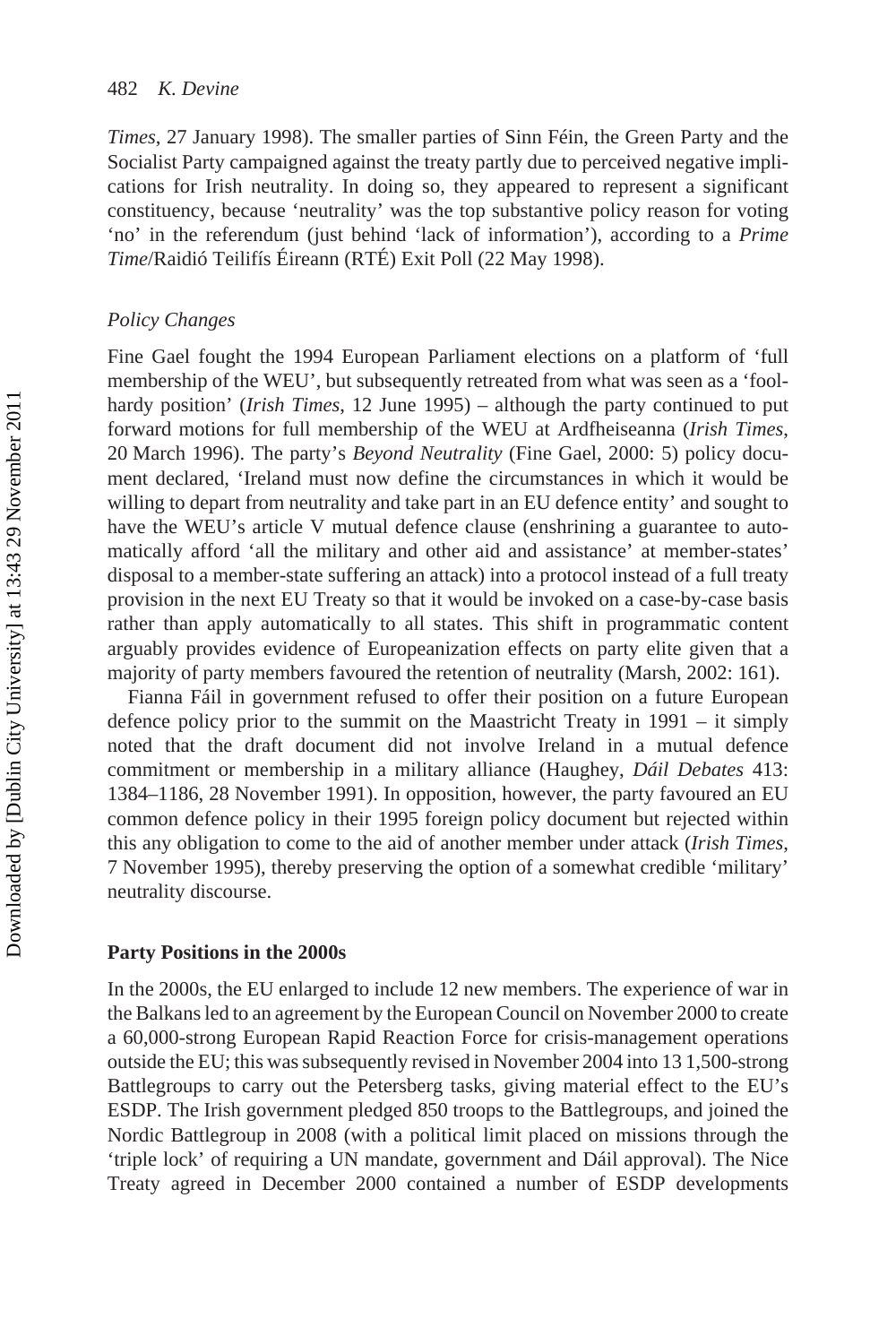

**Figure 4.** Irish parties' positions on neutrality and ESDP – 2000s.

including the incorporation of the WEU into the EU, a political and security committee, a military committee and military staff, and 'enhanced cooperation' in CFSP. The 9/11 terrorist attacks on the USA and subsequent invasions of Afghanistan and Iraq by US-led coalition forces were followed by the creation of new security strategies by the US in 2002 and the EU in 2003. In Ireland, the narrowing gap between Yes and No votes in referendums since Maastricht preceded the failure of the Nice Treaty referendum in June 2001 (with a vote of 53.9 percent against on a relatively low turnout of 35 percent) and was brought about in part by perceived threats to neutrality (Sinnott, 2001: v). The Nice Treaty was ratified by a second referendum in October 2002 (by 62.9 percent on a turnout of 49.5 percent) but the spectre of neutrality returned to haunt the 2008 referendum on the Lisbon Treaty (which was rejected by 53.4 percent on a turnout of 53.1 percent). This final section analyses the divisive role of the issue of neutrality in the referendums on the Nice and Lisbon Treaties.

## *Nice Referendums*

Although Fine Gael had criticized the document as 'one of the weakest negotiating outcomes achieved by an Irish government in the European forum' (Bruton, *Dáil Debates*, 528: 453, 13 December 2000), it and all the larger parties, plus the religious, cultural, business, employer and trade union elite, were in favour of ratification of the Nice Treaty in the June 2001 referendum. With respect to ESDP, the government had claimed a crucial victory in ensuring that closer co-operation could not apply to measures having military or defence implications (Ahern, *Dáil Debates* 528: 450, 452, 13 December 2000). But the threat to Irish neutrality continued to be a primary justification for opposition to treaty ratification by both Sinn Féin and the Green Party, the latter reiterating a 'total rejection of the EU's Petersberg Tasks, the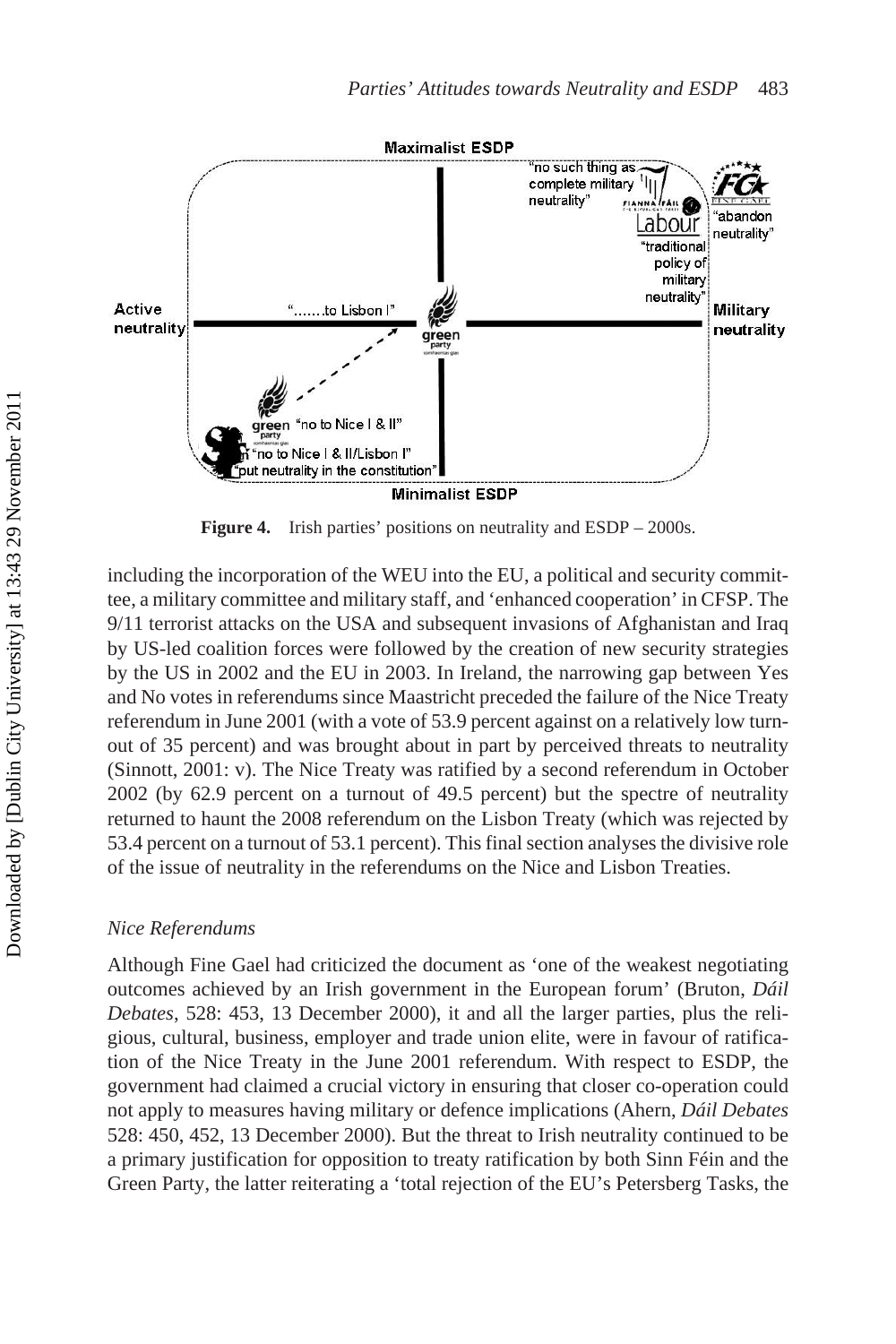rapid reaction force established to carry them out and all the military hardware committee structures that have been put in place by the EU' and calling for a protocol in the treaty 'exempting Ireland from involvement in EU military efforts' (Sargent, *Dáil Debates* 528: 461, 13 December 2000).

After the defeat of the 2001 referendum, there were two statements relating to Irish neutrality in the proposal before the people again in October 2002. First, the so-called 'Seville Declarations': statements by the Irish government and EU member-states claiming there was nothing in the treaty that would affect Ireland's 'military' neutrality. Secondly, a new subsection to the proposed Amendment to the Constitution: 'The State shall not adopt a decision taken by the European Council to establish a common defence … where that common defence would include the state' (Article 29.4.9). The Declarations and the new amendment did not address the publicly-supported concept of 'active' neutrality but rather applied the narrowest concept of 'military' neutrality, i.e. non-membership of a pre-existing military alliance such as the WEU or NATO (although the EU's definition of a common or collective defence is 'participation in the defence of Europe under the Treaties of Brussels and Washington which stipulate that in the event of aggression, the signatory states are required to provide assistance'; see http://europa.eu/scadplus/glossary/collective\_defence\_en.htm). The issue of divergent concepts of positive/active neutrality and military neutrality highlighted by the Green Party (Boyle, *Dáil Eireann* 554: 401, 11 September 2002) was crucial in understanding the positions of the Yes and No sides in the second referendum campaign. Notably, when pressed to define its own concept of neutrality, Fianna Fáil avoided a direct response, simply admitting that 'we do not have anything like an appropriate definition' (Roche, *Dáil Debates* 554: 413). The Nice Treaty was passed this time (62.9 percent in favour on a turnout of 49.5 percent), aided by the notable (albeit legally spurious) Yes argument that the treaty was necessary for enlargement (to the extent that the government (Ahern, *Dáil Debates* 553: 74, 6 June 2002) and Department of Foreign Affairs (2007: 7) called it 'the Nice Treaty on enlargement').

## *Party Policy Changes*

The most significant policy change announced on behalf of a party was Fine Gael's reported call for the abandonment of Irish neutrality (*Irish Times*, 30 May 2003) prompted by the 2003 re-launch of *Beyond Neutrality*. Certainly, its 2007 election manifesto stated, 'we believe Ireland should be a full participant in an EU security and defence arrangement' (Fine Gael, 2007). Although Fianna Fáil did not outline an explicit position on the matter, party discourse signalled further narrowing of the limited concept of 'military' neutrality. Indeed, the Minister for Defence, Michael Smith, was reported as saying, 'There is no such thing as, if you like, complete military neutrality' (*Irish Times*, 18 January 2003). In the context of the WEU–EU merger and negotiations to place the WEU's Article V mutual defence clause into an 'opt-in' protocol in the new EU Constitution (Convention Report, 20 December 2002: 12), Fianna Fáil reduced the notion of neutrality to one of 'non-membership of military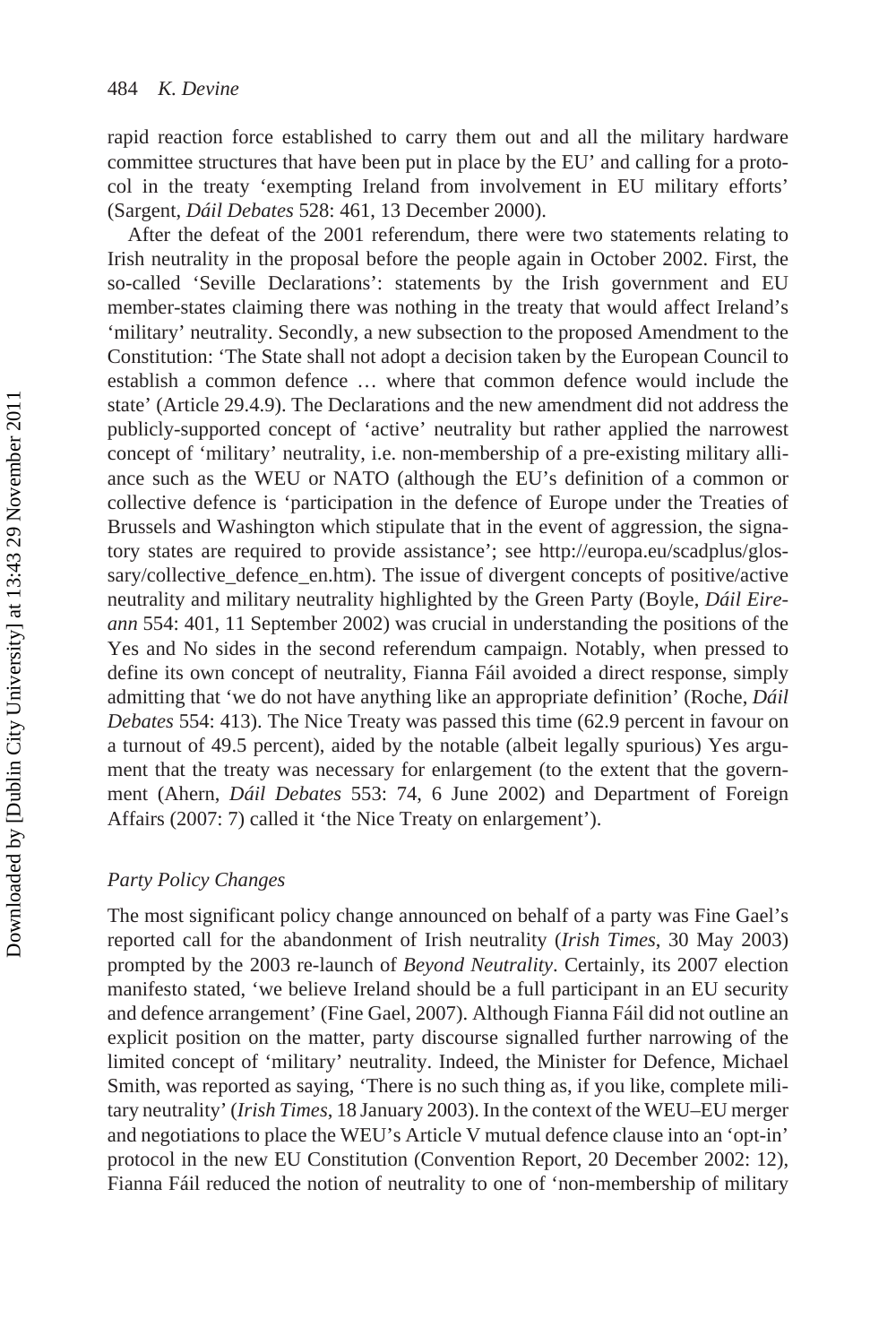alliance, and specifically, non-membership of an alliance *with a mutual defence commitment*' (Cowen, *Dáil Debates* 563: 722, 20 March 2003, emphasis added).

From its position of opposition, and supported by the Green Party and the Socialist Party, Sinn Féin took a proposed Private Members' Bill to put neutrality into the Constitution to a second stage in the Dáil (Ó Caoláin, *Dáil Debates* 561: 992, 18 February 2003). Sinn Féin's 'Positive Neutrality in Action' policy document (2004: 15, 9–10) outlines the party's concept of neutrality and argues that: 'there is no legitimate role for the European Union in military and defence matters'. Instead, the party advocates 'UN primacy', specifying that 'International peacekeeping and conflict resolution should happen under the auspices of the United Nations' (2004: 9–10). The document (2004: 10–13) notes the differences between the larger parties' concept of 'military' neutrality and its conception of positive neutrality, encompassing the minimum definition defined in the Hague Conventions and rejecting others' attempts to define neutrality negatively as pacifism, ambivalence and isolationism (2004: 10–11). Positive neutrality includes a guiding 'human security' doctrine, nuclear disarmament, a refusal to get drawn into military conflicts as a result of standing military alliances or mutual defence pacts, active promotion of the primacy of the UN, and a pursuit of (non-military) alliances with other progressive neutral states. Such elements distinguish the party from others and position it in the bottom lefthand corner of the matrix in Figure 4.

## *Positions on the Constitution/Lisbon Treaty ESDP Provisions*

The ESDP provisions in the failed European Constitution (rejected in French and Dutch referendums in 2005) were revived through the Lisbon Treaty agreed in December 2007. The provisions make a commitment to a more assertive EU role in security and defence matters, including solidarity and mutual defence clauses, a common arms policy, Permanent Structured Cooperation in defence, and extensions to the Petersberg tasks (to include conflict prevention, joint disarmament operations and post-conflict stabilization, in part to support third countries in their fight against terrorism). Although Fianna Fáil re-stated their opposition to the EU turning itself into a military alliance (*Irish Times*, 18 January 2003) and whilst in opposition (Ahern, *Dáil Debates* 473: 608, 19 December 1996) and in government (Andrews, *Dáil Debates* 506: 197–198, 15 June 1999) in the 1990s had specifically rejected plans for the WEU–EU merger and the inclusion of alliance obligations in a Treaty, the party merely noted 'aspects of the [draft ESDP provisions in the Defence Working Group 'Barnier'] Report which raise issues for Ireland. These include reference to a mutual assistance or mutual defence clause'. The party stated that this proposal, along with the armaments policy and the lifting of the ban on enhanced cooperation in defence 'will need to be carefully studied' (Roche, 2002). The party's message during the referendum campaign was that Ireland's neutrality is not threatened by the Lisbon Treaty (O'Dea, 2008). Fianna Fáil, Fine Gael and Labour campaigned in favour of the treaty (see Quinlan, 2009). Sinn Féin was the only parliamentary party to campaign against the Lisbon Treaty.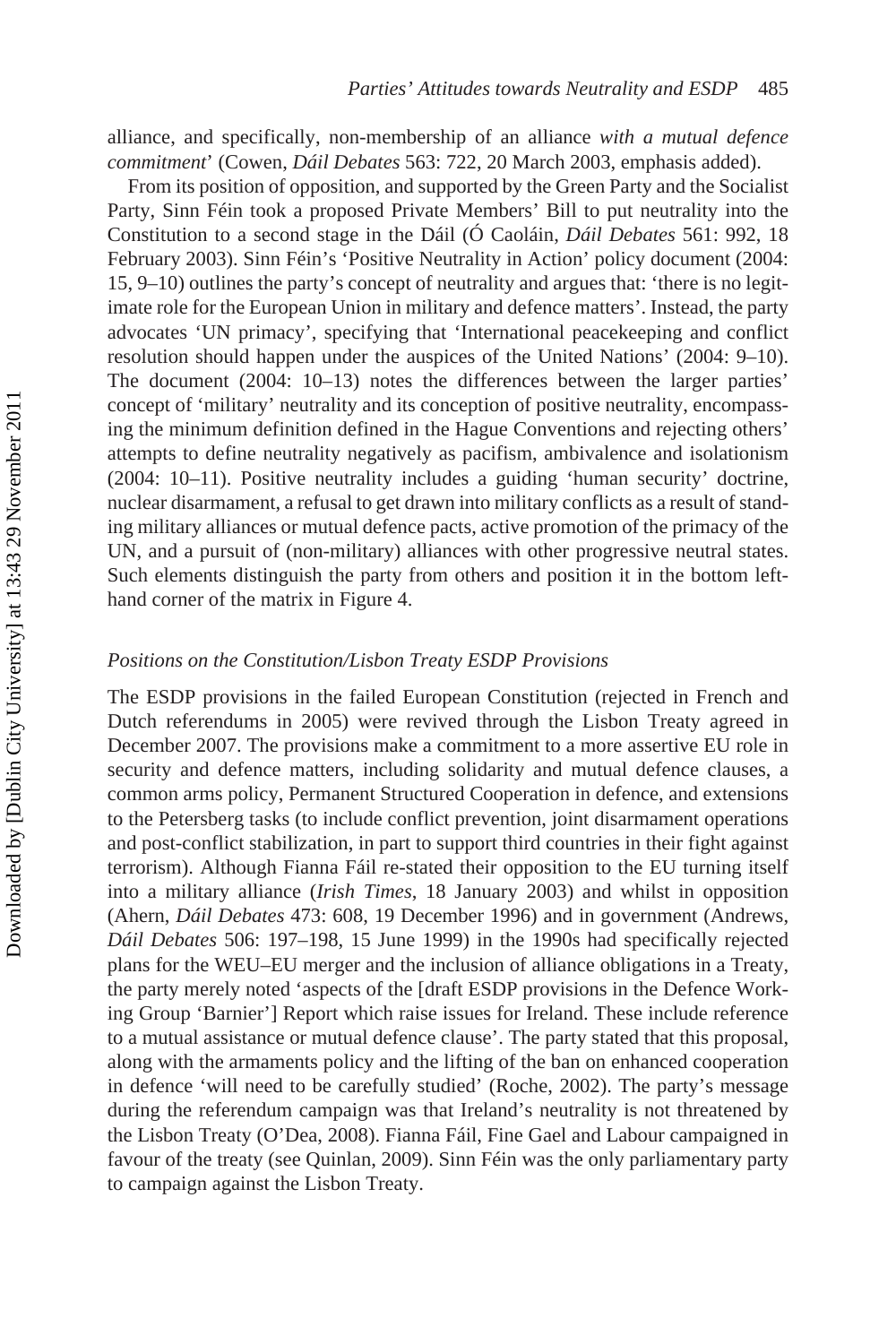Similarly to Sinn Féin, the Green Party had advocated a 'positive' concept of neutrality in their 2007 election manifesto, distinguished from successive governments' definition of non-membership of military alliances. In 2002, the Green Party campaigned against the amendment to the Nice Treaty as having no legal basis, failing to preclude NATO membership, and lacking any mention of a UN mandate for crisis management missions (Boyle, *Dáil Debates* 554: 400–401). Five years later, the Green Party (2007a: 32) pledged to 'remain committed to protecting Irish neutrality from any further moves towards an EU Common Defence Policy or any strengthening of the Common Foreign and Security Policy' and would seek a referendum to define neutrality in the Constitution (2007a: 32). But whereas the Sinn Féin 2007 election manifesto and guide to the Lisbon Treaty showed a consistent support for positive neutrality, by comparison, after having entered into coalition government, the Green Party moved towards a more limited concept of neutrality and maintained official silence on the Lisbon Treaty (after a party membership vote of 63 percent in favour of the treaty failed to reach the required two-thirds majority to formally support the treaty). The Green Party information pack on the Lisbon Treaty (Green Party, 2007b: 5) acknowledged that it 'commits the EU to creating a common defence policy' and allows a military 'inner core' of states to 'deepen defence and military cooperation'.

What explains this shift from resistance to ESDP and protection of positive neutrality to a *de facto* endorsement of EU common defence policy in the Lisbon Treaty referendum? Is it due to 'Europeanization' or an internal party decision to stay in coalition government? The 'supranational relations' influence through membership of the European Green Party (EGP), the exclusive partner to the Green Group in the European Parliament, may have played a role (Laffan & Langan, 2005: 11). The EGP Committee (2007: 3) took a position in favour of the Lisbon Treaty, including its provisions on structured cooperation in defence. In the movement from opposition to coalition government, the influence of collective decision-making in cabinet has meant that the Green Party in Ireland has had to adhere to aspects of policy that go against major issue preferences (Müller-Rommel, 2002: 10–11; Bolleyer & Panke, 2009). The party may escape punishment from their traditional supporters at the polls for this neutrality/ESDP policy shift because party affiliations are not strongly linked to voters' attitudes to neutrality (Devine, 2006: 271).

## **Conclusion**

In the Maastricht, Amsterdam, Nice and Lisbon referendums, Irish neutrality has consistently emerged as the first or second substantive policy reason behind the public's No votes. Although the government parties can be understood as engaging in a two-level game between the neutrality-supportive Irish public and the European Council demands for a common security and defence policy, the wider question of the dynamics driving the elite-public cleavage remains. Hooghe (2003) explains that elite preferences for the Europeanization of policies (such as foreign, security and defence policies) reflects a functionalist logic and desire for economies of scale, to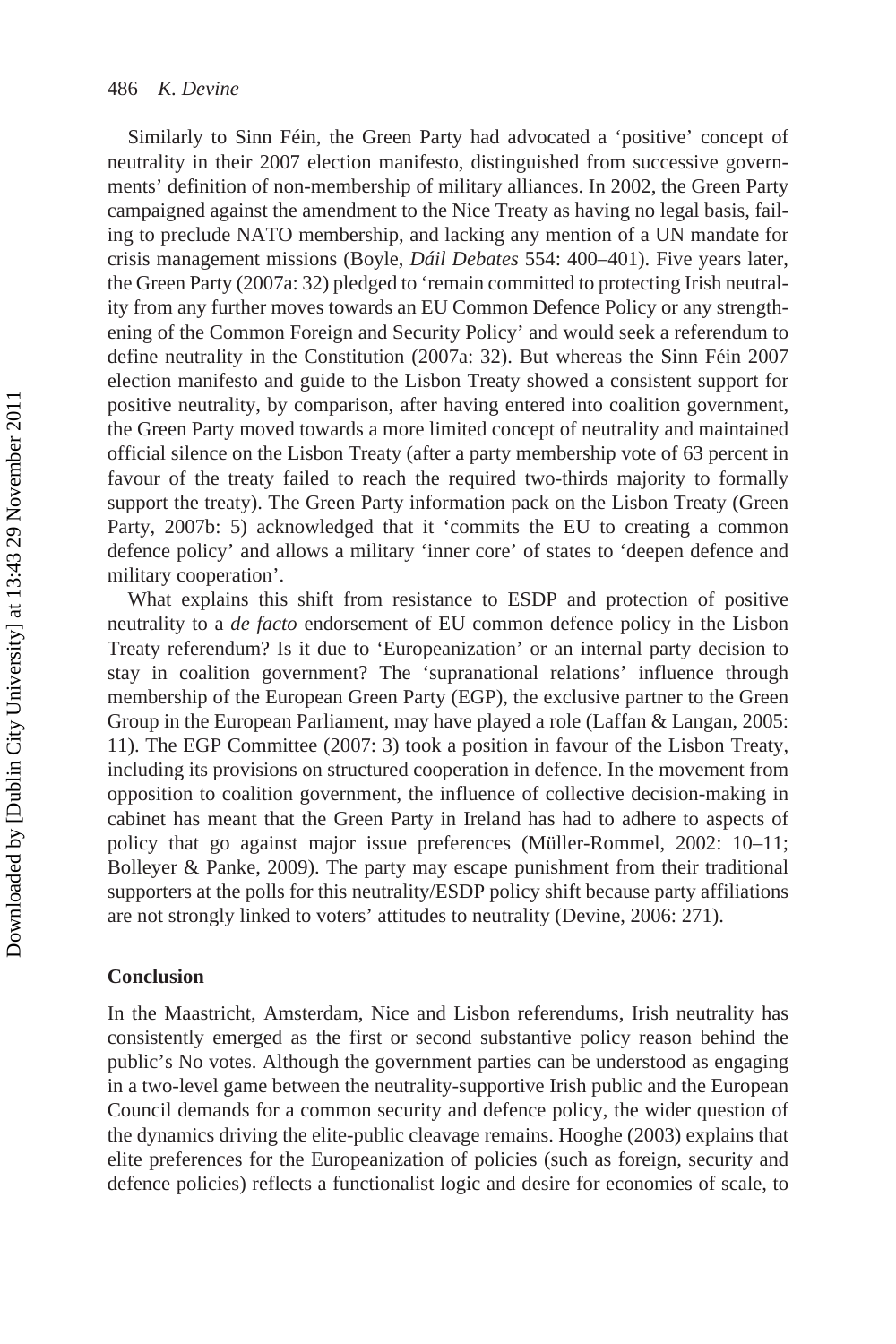achieve their goal of a European Union capable of governing a large, competitive market and projecting political muscle. Citizens, however, are more in favour of 'a caring European Union, which protects them from the vagaries of capitalist markets' and support different aspects of European integration, for example social, cohesion and environmental policies (Hooghe, 2003: 17–18). These different agendas illustrate the wider context in which the local dynamics of Ireland's postcolonial history and the Irish public's adherence to the values embodied in neutrality combine to produce a resistance to Europeanization in the sphere of foreign, security and defence policy.

This article has considered the ways in which Irish political parties have attempted to negotiate this two-level tension, as it is exemplified in the debate about Irish neutrality and European common security. A general trend whereby most Irish political parties have moved from support for 'positive'/'active' Irish neutrality to a limited 'military' concept that allows the development of European Security and Defence Policy is clearly discernible. Fianna Fáil copper-fastened its move away from neutrality to embrace a European common defence in the 1970s, Fine Gael converted in the 1980s, Labour took the same steps in the 1990s and the Green Party approximated the move in the 2000s. Presently, the only parliamentary party left supporting Irish neutrality is Sinn Féin. It remains to be seen whether this party will continue to resist the effects of Europeanization that have characterized the most significant movements across the 'Irish neutrality–EU CSDP' policy dimensions in the Irish party system.

In sum, the politicization of Irish neutrality and EU common security and defence policy have effected important party political changes in Ireland. Individual parties have, to differing degrees, modified their positions on both issues. Programmatic change has been especially apparent when judged in terms of evolving party discourse. Such change has been influenced by a combination of domestic and EU influences. Participation in government appears to be an important stimulant for party political change on neutrality and European security and defence policies. Party competition, particularly during referendum campaigns, is similarly significant in prompting modification in party positions. Other forces also important include domestic electoral objectives and agendas. The development of Irish party political attitudes towards neutrality and the evolution of the EU's foreign, security and defence policies have interacted in intricate ways with domestic party political agendas to produce a form of substantive Europeanization through subtle and muted discursive practices.

#### **Notes**

The author gratefully acknowledges postdoctoral research funding from the Irish Research Council for the Humanities and Social Sciences (IRCHSS).

## **References**

Ahern, B. (1998) Address to the Institute of European Affairs, Dublin, 3 March 1998, available at: www.gov.ie/taoiseach/press/Archives/1998/3-3-98.htm (accessed March 2002).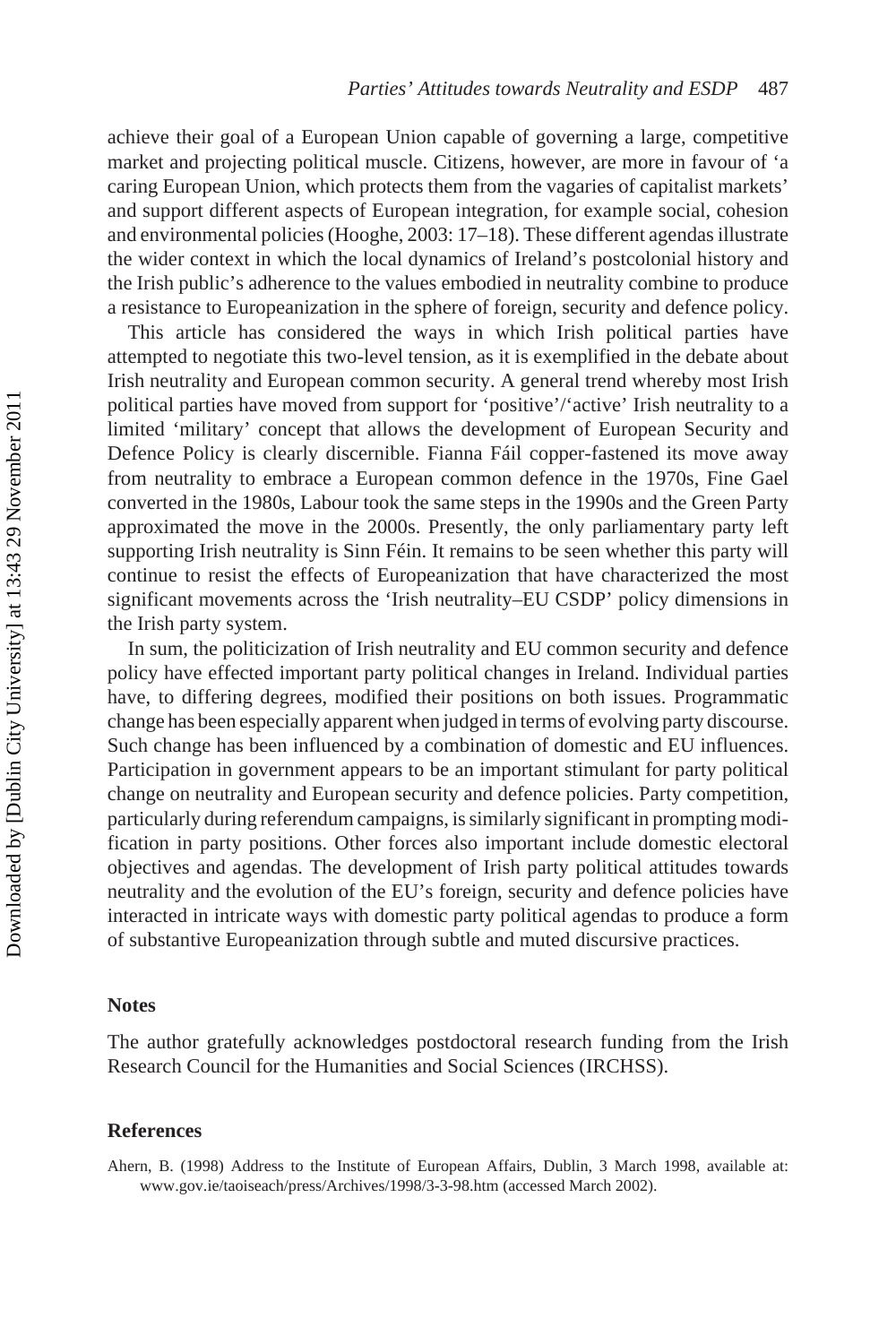- Ahern, B. (1999) Verbatim, Opening Address at the European Movement National Conference on Partnership for Peace, Burlington Hotel, Dublin, 29 November.
- Ahern, B. (2000) Speech at Fianna Fáil Ardfheis, Royal Dublin Society, Dublin, 4 March 2000.
- Barroso, J.M.D. (2007) *The European Union after the Lisbon Treaty* President of the European Commission SPEECH/07/793 delivered at the 4th Joint Parliamentary meeting on the Future of Europe, Brussels, 4 December 2007, available at: http://europa.eu/rapid/pressReleasesAction.do?reference=SPEECH/07/793&format=HTML&aged=0&language=EN&guiLanguage=en (accessed February 2009).
- Bolleyer, N. & Panke, D. (2009) The Irish Green Party: an unhappy marriage?, *Irish Political Studies,* 24(4), pp. 543–557.
- Coghlan, D. (1992) Margin in favour of Maastricht is dramatically narrowed, poll finds, *Irish Times,* 10 June.
- Curley, D. (1995) The makers of myths, *Irish Times,* 28 April.
- Deighton, A. (2002) The European Security and Defence Policy, *Journal of Common Market Studies,* 40(4), pp. 719–741.
- Department of Foreign Affairs (DFA) (2007) *Agreed Programme for Government Progress Report April 2007,* Dublin, available at: http://193.178.1.117/attached\_files/RTF%20files/ForeignAffairs Progress07.rtf (accessed 20 July 2008).
- Department of Foreign Affairs (DFA) (2008) *Post Lisbon Treaty Referendum Research Findings September 2008* (Dublin: Stationary Office).
- Devine, K. (2006) *Public Opinion and Irish Neutrality: A Theoretical and Empirical Test of the 'Rational Public' Hypothesis,* Unpublished PhD Dissertation, University of Dublin, Trinity College.
- Devine, K. (2008) Stretching the IR theoretical spectrum on Irish neutrality: a critical social constructivist framework, *International Political Science Review,* 29(4), pp. 461–488.
- European Green Party Committee (2007) *EGP Committee Position Paper on the Lisbon Treaty,* available at: www.europeangreens.org/cms/default/dokbin/211/211081.egp\_committee\_position\_on\_the\_ lisbon\_tre@en.pdf (accessed July 2008).
- Everts, P. (2000) Public opinion after the Cold War: a paradigm shift, in: B. L. Nacos, R. Y. Shapiro & P. Isernia (Eds) *Decisionmaking in a Glass House: Mass Media, Public Opinion and American and European Foreign Policy in the 21st Century,* pp. 177–194 (New York: Rowman and Littlefield).
- Fanning, R. (1996) Neutrality, identity and security: the example of Ireland, in: W. Bauwens, A. Clesse & O. Knudsen (Eds) *Small States and the Security Challenge in the New Europe,* pp. 137–149 (London and Washington, DC: Brassey's).
- Fine Gael (2000) *Beyond Neutrality,* available at: www.finegael.com/policydocs/beyondneutrality.htm (accessed July 2000).
- Fine Gael (2007) *General Election Manifesto,* available at: www.finegael.ie/uploads/docs/ FG\_Manifesto\_07.pdf (accessed August 2008).
- FitzGerald, G. (1988) Irish neutrality, *European Affairs,* 28, pp. 23–29.
- FitzGerald, G. (1995) Military neutrality immoral, despite virtuous Irish claims, *Irish Times,* 14–15 April.
- FitzGerald, G. (1996) Neutrality concept retains potency yet is ambiguous, *Irish Times,* 19 October.
- Franklin, M., Marsh, M. & McLaren, L. (1994) Uncorking the bottle: popular opposition to European unification in the wake of Maastricht, *Journal of Common Market Studies,* 32(4), pp. 455–472.
- Gilland, K. (2001) Ireland and the international use of force, in: P. Everts & P. Isernia (Eds) *Public Opinion and the International Use of Force,* pp. 141–162 (London: Routledge).
- Government of Ireland (1996) *White Paper on Foreign Policy* (Dublin: Stationery Office).
- Green Party (1997) *General Election Manifesto,* available at: http://www.michaelpidgeon.com/manifestos/party/gp/Green%20Party%20GE%201977.pdf
- Green Party (2007a) *General Election Manifesto,* available at: www.greenparty.ie/en/about/ party\_archives/election\_2007/manifesto\_2007/manifesto (accessed July 2008).
- Green Party (2007b) *The European Reform Treaty Information Pack,* available at: www.greenparty.ie/ en/policies/eu\_reform\_treaty (accessed July 2008).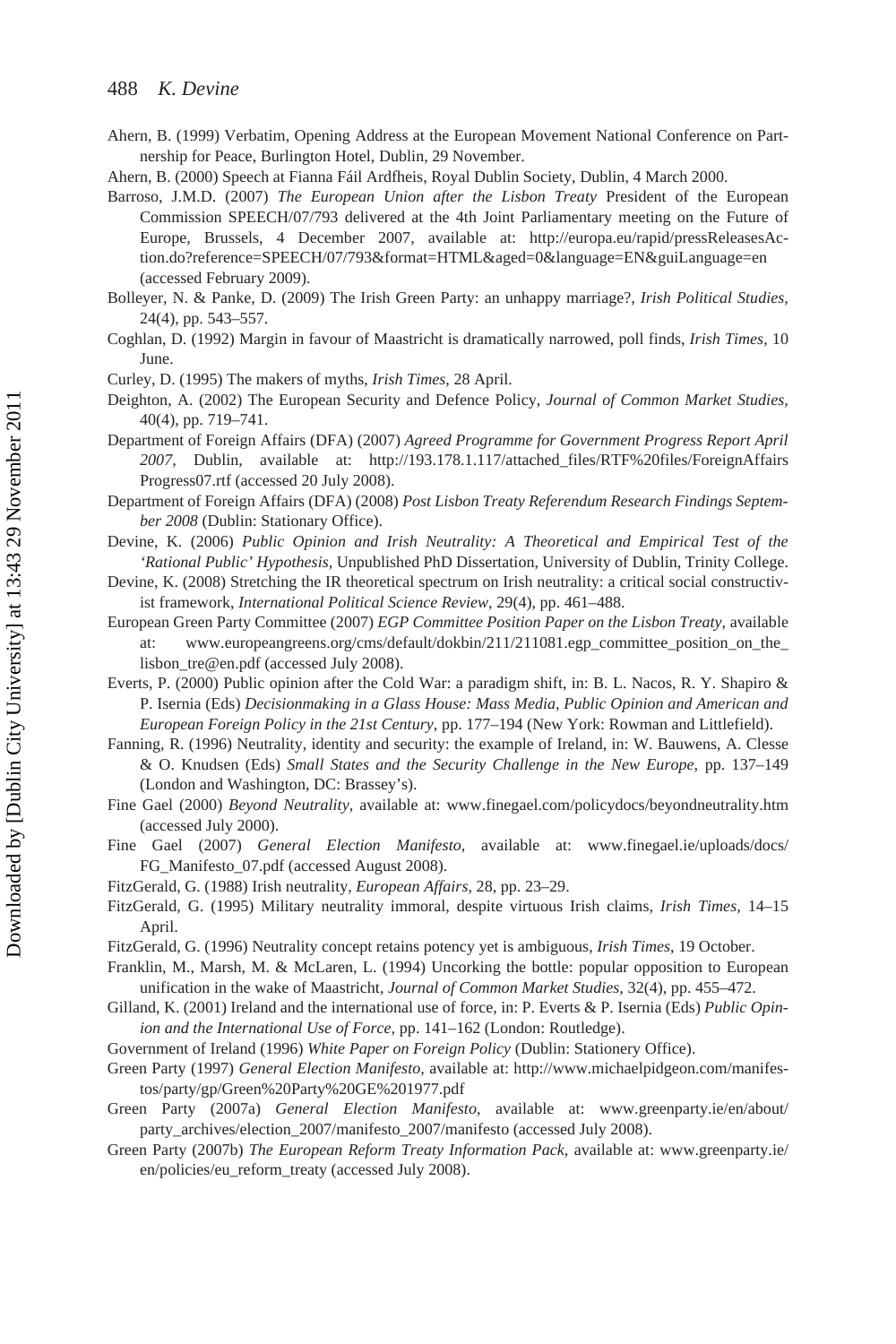Hakovirta, H. (1988) *East–West Conflict and European Neutrality* (Oxford: Clarendon Press).

Hederman, M. (1983) *The Road To Europe: Irish Attitudes 1948–61* (Dublin: Institute of Public Administration).

Hooghe, L. (2003) Europe divided? Elites vs. public opinion on European integration, *Political Science Series* 88 (Reihe Politikwissenschaft: Institute for Advanced Studies, Vienna), available at: http:// aei.pitt.edu/531/02/pw\_88.pdf (accessed February 2009).

Hummer, W. (2006) The new EU – a 'military pact'? Solidarity–neutrality–Irish clause, in: G. Hauser  $\&$ F. Kernic (Eds) *European Security in Transition,* pp. 63–72 (Aldershot: Ashgate).

Jones, J. (1987) 39 percent undecided about their voting intentions on the SEA, *Irish Times,* 20 May.

Jupp, R. (2002) Key to Treaty result, *The Star,* 16 October.

Karsh, E. (1988) *Neutrality and Small States* (London: Routledge).

Keatinge, P. (1973) *The Formulation of Irish Foreign Policy* (Dublin: Institute of Public Administration).

- Keatinge, P. (1984) *A Singular Stance: Irish Neutrality in the 1980s* (Dublin: Institute of Public Administration).
- Keatinge, P. (1996) *European Security: Ireland's Choices* (Dublin: Institute of European Affairs).
- Kennedy, F. & Sinnott, R. (2007) Irish public opinion toward European integration, *Irish Political Studies,* 22(1), pp. 61–80.
- Keogh, D. (1997) The diplomacy of 'dignified calm': an analysis of Ireland's application for membership of the EEC, 1961–1963, *Chronicon,* 1(4), pp. 1–68, available at: http://www.ucc.ie/chronicon/ keogh.htm (accessed February 2008).
- Ladrech, R. (2002) Europeanization and political parties: towards a framework for analysis, *Party Politics,* 8(4), pp. 389–403.
- Laffan, B & Langan, A. (2005) Securing a 'yes': from Nice I to Nice II, *Notre Europe,* Policy Paper No. 13.
- Maillot, A. (2009) Sinn Féin's approach to the EU: still more 'critical' than 'engaged'?, *Irish Political Studies,* 24(4), pp. 559–574.
- Mair, P. (2000) The limited impact of Europe on national party systems, *West European Politics,* 23(4), pp. 27–51.
- Marsh, M. (1992) *Irish Public Opinion on Neutrality and the European Union* (Dublin: Institute of European Affairs).
- McSweeney, B. (1988) The European neutrals and the European Community, *Journal of Peace Research,* 25(3), pp. 205–211.
- Moxon-Browne, E. (1999) The Europeanisation of political parties: the case of the Irish Labour Party, paper presented at the 6th International Conference of the European Community Studies Association, Pittsburgh, PA, USA, available at: http://aei.pitt.edu/2341/01/002324\_1.pdf (accessed September 2008).
- Müller-Rommel, F. (2002) The lifespan and the political performance of Green Parties in Western Europe, *Environmental Politics,* 11(1), pp. 1–16.
- O'Dea, W. (2008) O'Dea confirms Lisbon Treaty will not change Ireland's neutrality policy, Fianna Fáil press release, Dublin, 29 April 2008.
- O'Mahony, J. (2009) Ireland's EU referendum experience, *Irish Political Studies,* 24(4), pp. 429– 446.
- Page, B. & Shapiro, R. (1992) *The Rational Public* (Chicago: Chicago University Press).
- Putnam, R. (1988) Diplomacy and domestic politics: the logic of two-level games, *International Organization,* 42(3), pp. 427–460.
- Quinlan, S. (2009) The Lisbon Treaty referendum 2008, *Irish Political Studies,* 24(1), pp. 107–121.
- Roche, D. (2002) *Comments on Report of Convention Defence WG ('Barnier Report')* Department of Foreign Affairs Press Release, Dublin, 19 December 2002, available at: www.dfa.ie/home/index/ aspx?id=26152 (accessed October 2007).
- Salmon, T.C. (1989) *Unneutral Ireland* (Oxford: Clarendon).
- Sinn Féin (2004) *Positive Neutrality in Action: Towards the Achievement of Human Security,* 28 May, available at: www.sinnfein.ie/news/detail/4934 (accessed July 2008).